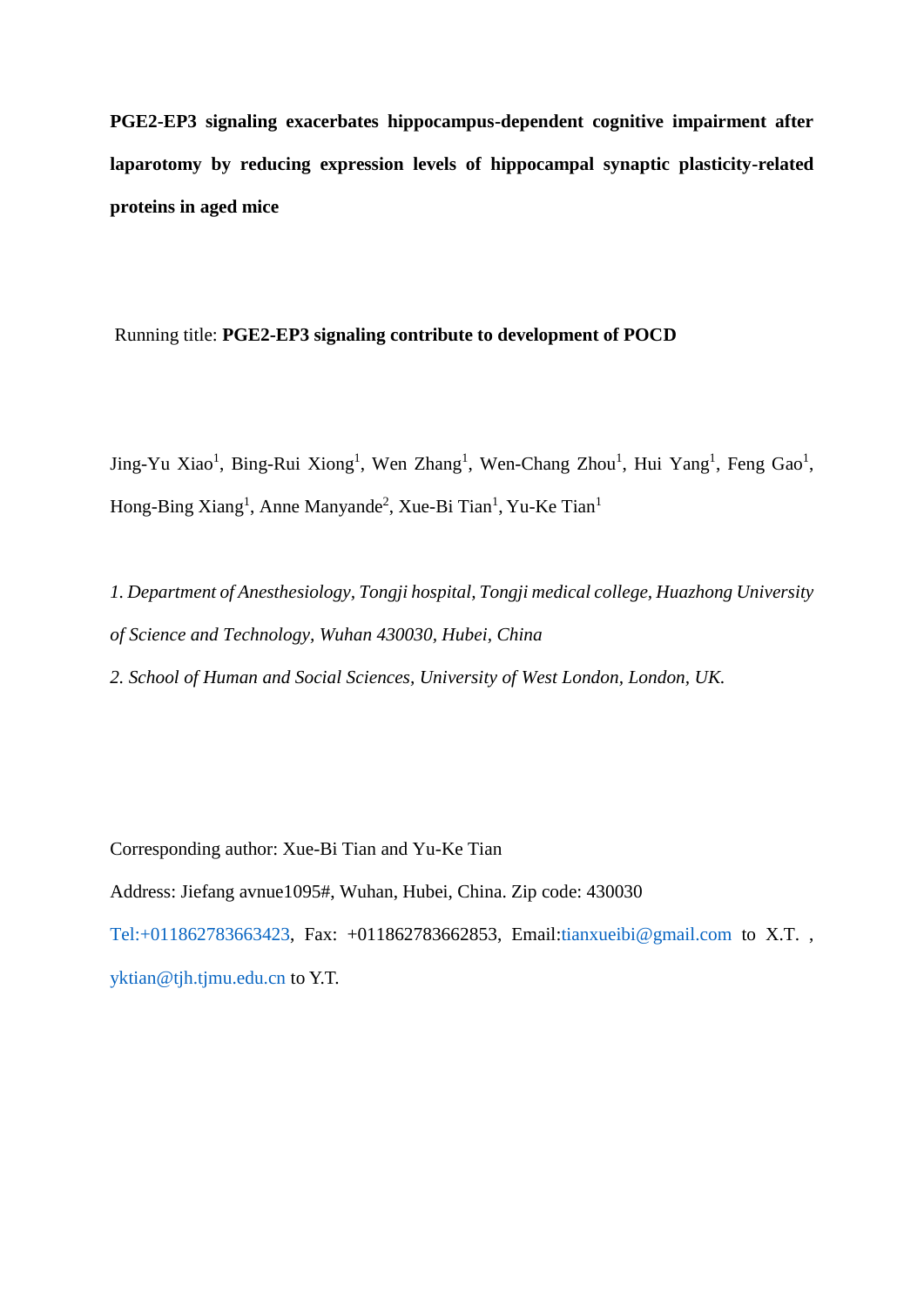#### **Abstract**

**Aim:** Multi-factors contribute to the development of postoperative cognitive dysfunction (POCD), of which the most important mechanism is neuroinflammation. Prostaglandin E2 (PGE2) is a key neuroinflammatory molecule and could modulate hippocampal synaptic transmission and plasticity. This study was designed to investigate whether PGE2 and its receptors signaling pathway were involved in the pathophysiology of POCD.

**Methods:** Sixteen-month old male C57BL/6J mice were exposed to laparotomy. Cognitive function was evaluated by fear conditioning test. The levels of PGE2 and its four distinct receptors (EP1-4) were assessed by [biochemical](javascript:void(0);) [analysis.](javascript:void(0);) Pharmacological or genetic methods were further applied to investigate the role of the specific PGE2 receptors.

**Results:** Here, we found that the transcription and translation level of EP3 receptor in hippocampus increased remarkably, but not EP1, EP2 or EP4. Immunofluorescence results showed EP3 positive cells in the hippocampal CA1 region were mainly neurons. Furthermore, pharmacological blocking or genetic suppression of EP3 could alleviate surgery-induced hippocampus-dependent memory deficits, and rescued the expression of plasticity-related proteins, including cAMP response element-binding protein (CREB), activity-regulated cytoskeletal-associated protein (Arc) and brain-derived neurotrophic factor (BDNF)in hippocampus. **Conclusion:** This study showed that PGE2-EP3 signaling pathway was involved in the progression of POCD and identified EP3 receptor as a promising treatment target.

**Keywords:** postoperative cognitive dysfunction (POCD); neuroinflammation; Prostaglandin E2 (PGE2); synaptic plasticity-related protein; hippocampus

### **INTRODUCTION**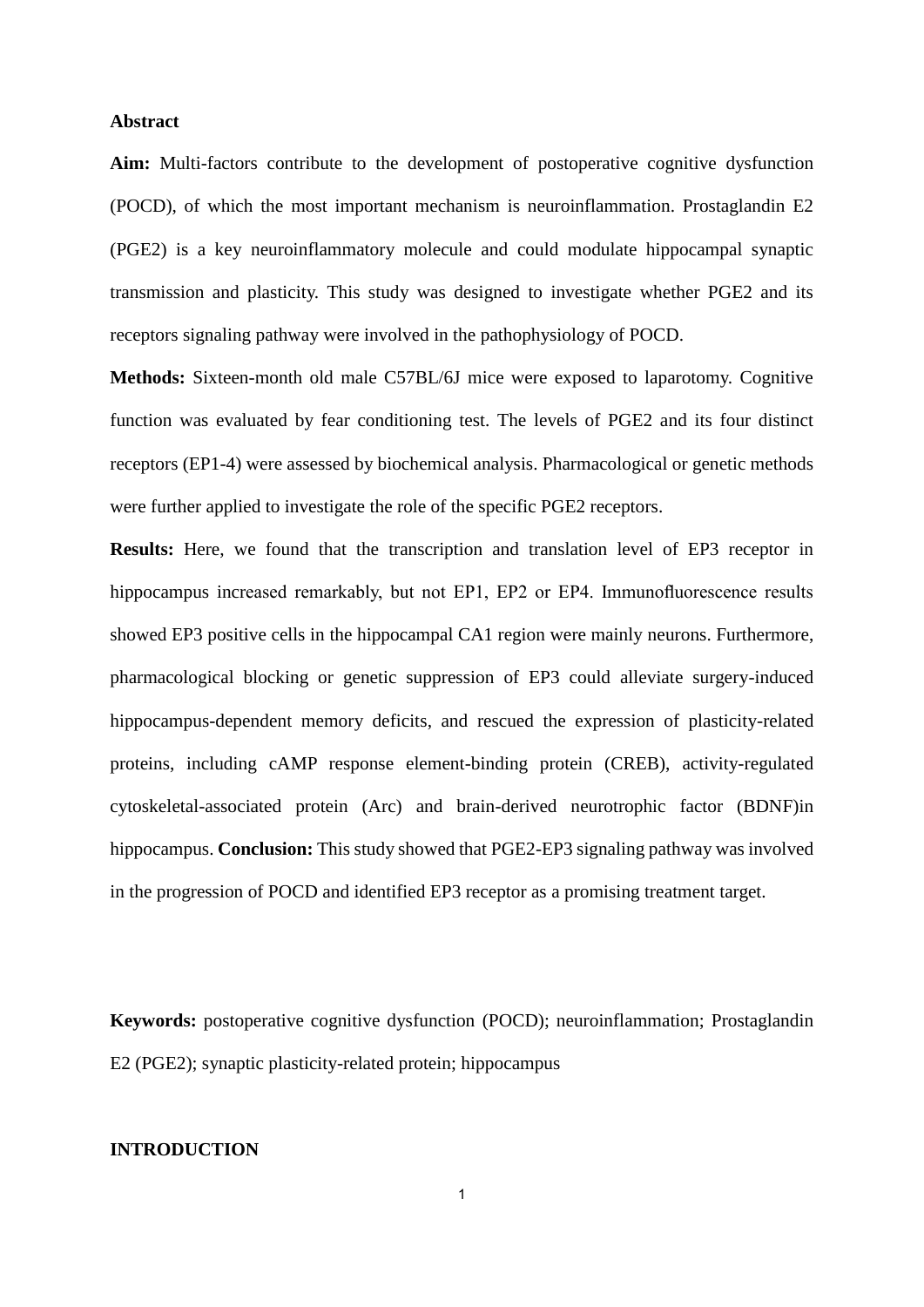Postoperative cognitive dysfunction (POCD) was defined as impairments following exposure to surgery and anesthesia in a broad spectrum of abilities referred to as cognition, including learning and memory, attention, language comprehension[\[1,](#page-17-0) [2\]](#page-17-1).Adverse postoperative cognitive effects have seriously reduced quality of life, resulting in long-term morbidity and increased mortality[\[3-5\]](#page-17-2).According to multiple clinical studies, the prevalence of POCD ranges from 8.9% to 46.1%[\[6\]](#page-17-3). Patients aged over 65 years are more at risk and some of them even develop dementia 3 to 5 years later[\[7\]](#page-17-4).Emerging preclinical data suggest that hippocampaldependent cognition is especially vulnerable to surgery-induced memory impairment in aged animals[\[8,](#page-17-5) [9\]](#page-17-6).However, the precise molecular mechanisms of POCD remain largely unknown, and few therapies exist to improve memory performances in this situation.

Multi-factors contribute to the development of POCD. One of the most important mechanisms is neuroinflammation[\[10,](#page-17-7) [11\]](#page-18-0).Preclinical evidence showed that surgical trauma resulted in robust immune cell infiltration, inflammatory cytokine expression or local glia activation, causing neurotoxicity to the central nerve system[\[9,](#page-17-6) [12\]](#page-18-1).Prostaglandin E2 (PGE2) is one of most popular products of inflammation reaction. It is biosynthesized from arachidonic Acid (AA) by sequential actions of rate-limiting cyclooxygenase (COX) enzymes and prostaglandin E synthases [\[13,](#page-18-2) [14\]](#page-18-3).It is currently believed that PGE2 plays a crucial role in transferring the information received from circulating immune factors to brain parenchymal cells[\[15-17\]](#page-18-4).A substantial amount of evidence suggests that PGE2is upregulated in the brain and can impair memory in response to a wide variety of adverse stimuli, including injury/trauma, infection, neurodegeneration and severe psychological stress[\[18-20\]](#page-18-5).

Preclinical studies have indicated that an increased level of PGE2 in rodent hippocampus after surgery and those selective COX-2 inhibitors such as meloxicam and parecoxib, ameliorate postoperative cognitive decline [\[21,](#page-18-6) [22\]](#page-19-0). This is in concordance with clinical data that advocate that surgical trauma could upregulate PGE2 in the central nervous system and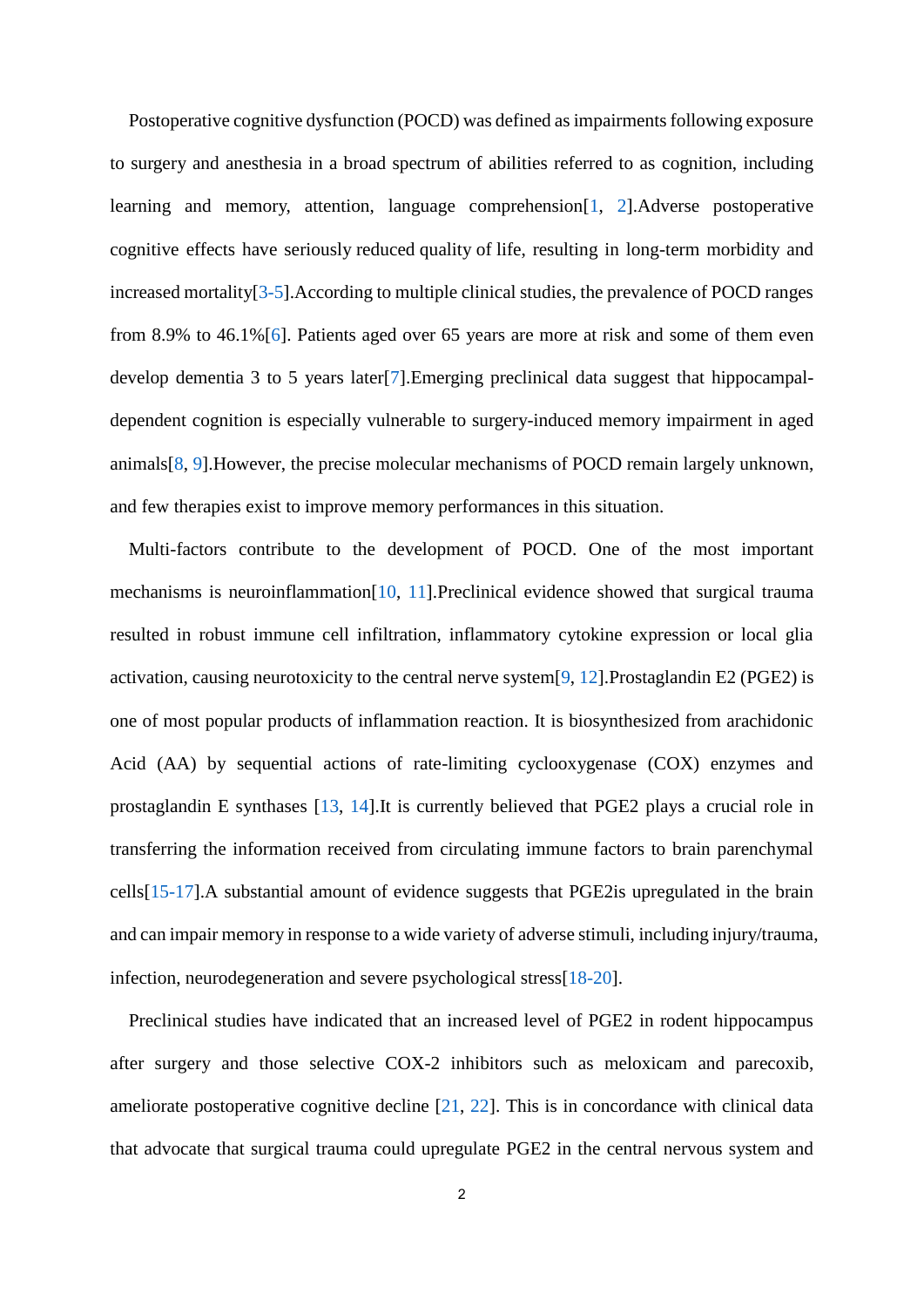parecoxib decreases POCD incidence[\[23,](#page-19-1) [24\]](#page-19-2).However, in the central nervous system, there exist four distinct PGE2 receptors (EP1-4)[\[25\]](#page-19-3),and the exact mechanism of PGE2 meditated development of PCOD need further exploration.

In this current study, we investigated PGE2 downstream pathway in the development of POCD based on an animal model of laparotomy [\[26-28\]](#page-19-4), and identified that PGE2-EP3 pathway contribute most other than EP1, EP2 and EP4.

### **Materials and methods**

#### **Animals**

Experimental protocols were approved by institutional Animal Care and Use Committee of Huazhong University of Science and Technology and met guidelines of the National Institutes of Health guide for the Care and Use of Laboratory Animals. A total number of 116 male C57BL/6Jaged mice (16-month old) were purchased from the Experimental Animal Center of Tongji Medical College, Huazhong University of Science and Technology. Five mice were housed per cage in a temperature-controlled holding room ( $22 \pm 1$ °C) on a 12h light/dark cycle and given food and water ad libitum. The experimental protocol is presented in supplementary Fig.1A-C.

#### **Surgery**

Postoperative cognitive dysfunction is a frequent complication occurring in geriatric patients after abdominal surgery. A well studied laparotomy model was used in this study with minor modifications [\[26\]](#page-19-4) and briefly described as following. Mice were maintained at a constant depth of anesthesia on the heated pad in a supine position with 1.5% isoflurane in 100%oxygen via conical mask. The skin of the operation area was sanitized and a length of 1.5 cm vertical incision, below the lower right rib, was made. The surgeon vigorously manipulated the viscera and musculature using cotton swabs moistened in saline. The intestine was then exteriorized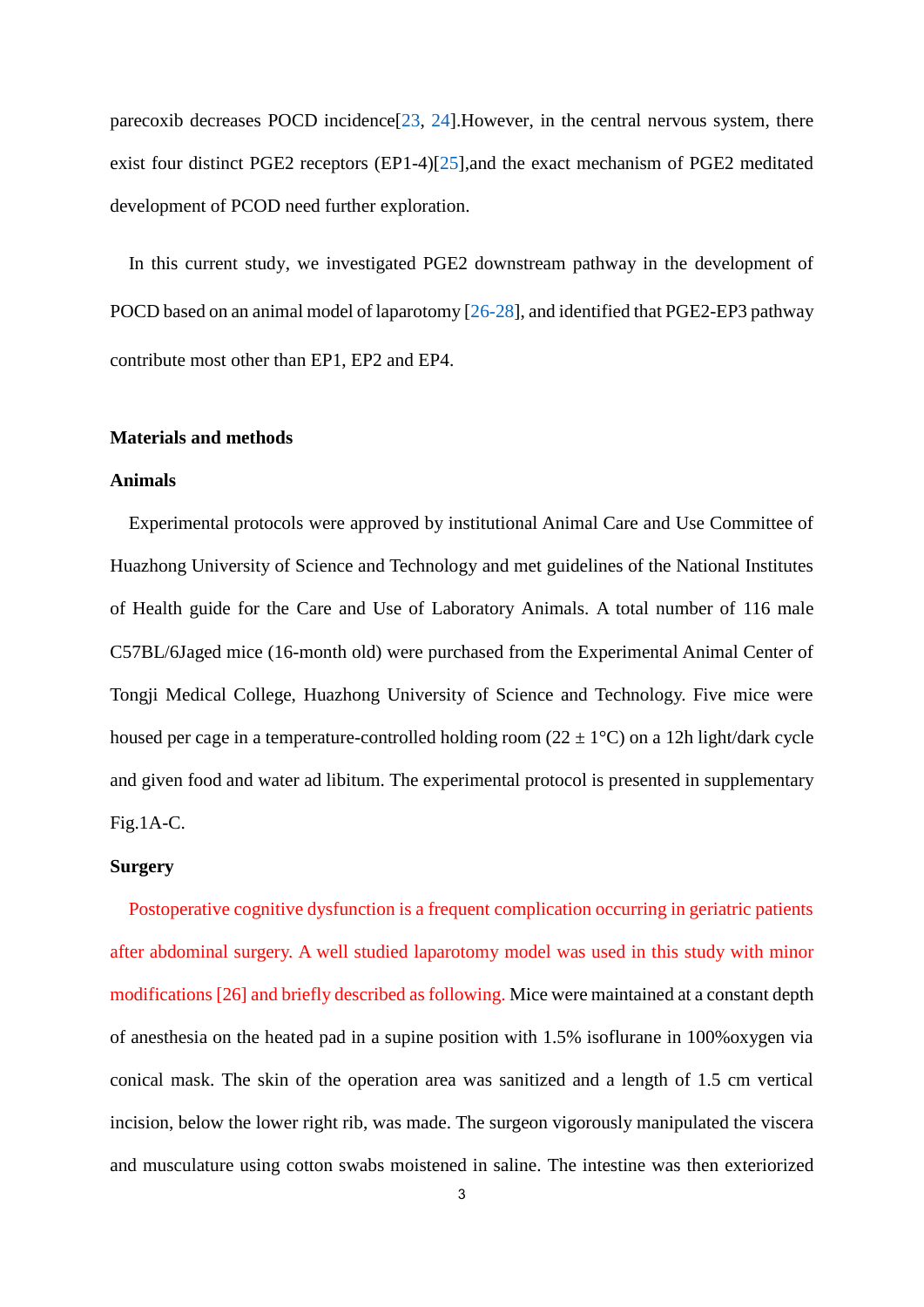and rubbed between the surgeon's thumb and forefinger for 30s. Hemorrhage in the intestinal wall or lesions of the gut vessels should be avoided. The intestines were then placed back. The peritoneum, muscular wall and the skin was closed with sutures, respectively. The surgical procedure lasted approximately 25 min. Mice were then placed on a heated pad and allowed to recover from anesthesia. For sham group, mice were anesthetized, shaved, and cleaned as described above and maintained at a constant depth of isoflurane anesthesia for same amount of time as the surgical counterpart.

### **Cannulation and Intracerebroventricular Interventions**

Mice were anesthetized with sodium pentobarbital (60mg/kg, i.p.) and positioned in a stereotaxic frame(RWD Life Science Co., Ltd, Shenzhen, China). Ophthalmic ointment was applied to prevent corneal desiccation. A small craniotomy was performed with a handhelddental drill above the left lateral ventricle (AP -0.4mm, ML -1mm, DV -1.6mm) according to the mouse brain atlas of Paxinos and Watson, as previously described [\[29\]](#page-19-5).A 26-gauge stainless steel cannula (RWD Life Science Co., Ltd, Shenzhen, China) was then fixed to the skull with a layer of cyanoacrylate glue followed by dental cement. Mice were given a period of 1 week for postoperative recovery. L-798,106 (an antagonist of EP3 receptors; Sigma, St.Louis, MO, USA) was first dissolved in dimethyl sulfoxide (DMSO) and then diluted in artificial cerebrospinal fluid (ACSF) to make a 1% final DMSO concentration. The effective dose of 10 nmol in 2μl was delivered once daily for 7 days, as shown in supplementary Fig. 1B, according to the previous studies [\[30\]](#page-19-6).For the vehicle controls, the same amount of 1% DMSO in ACSF (2μl) was used.

#### **Virus injection**

Stereotaxic surgeries were performed as described above. Double small burr holes were drilled above the target area. The lentivirus was delivered using a 10μl Hamilton microsyringe attached with a 33-gauge metal needle, into both left and right dorsal hippocampus (AP-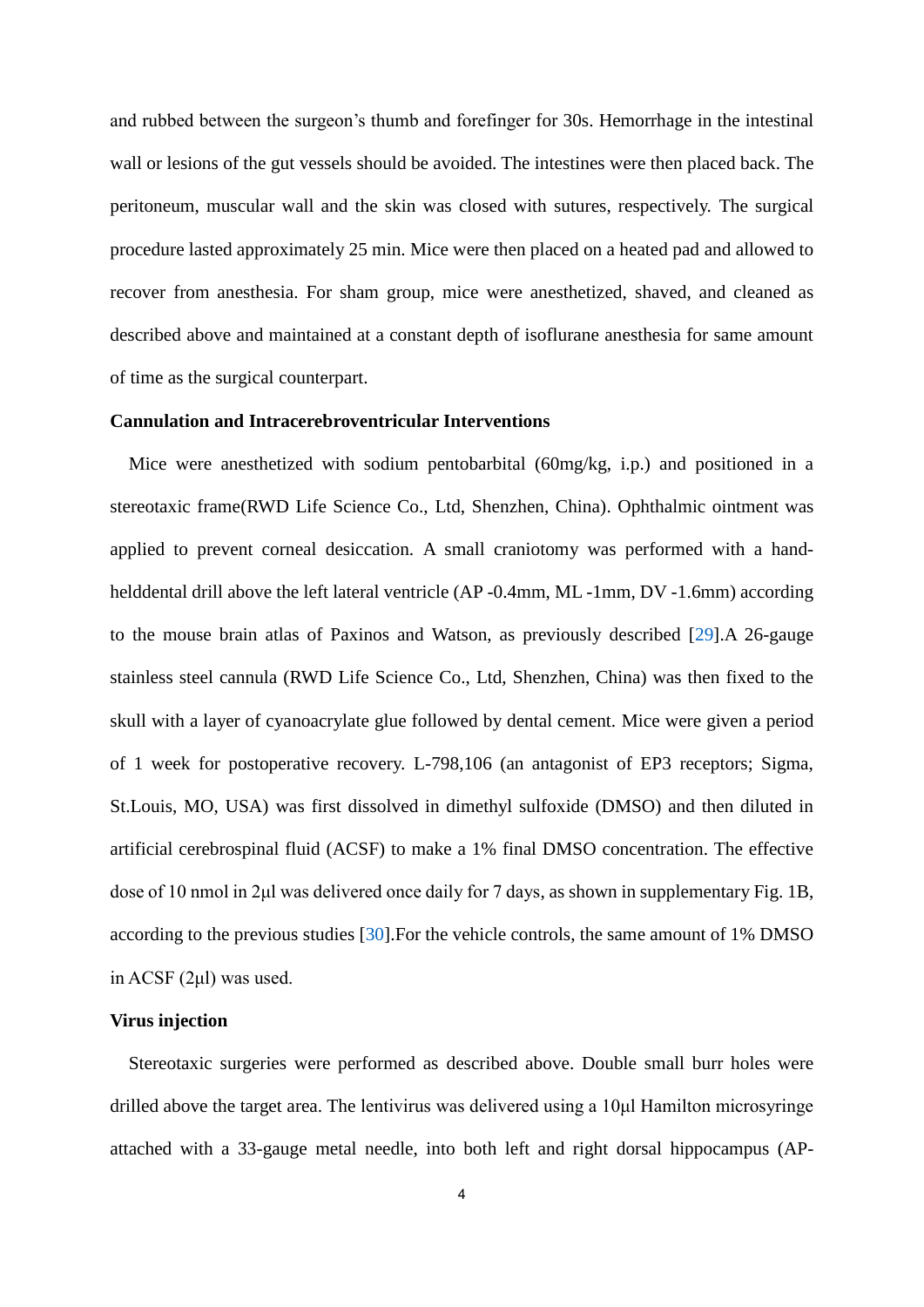2.0mm,ML±1.5mm, DV-1.5mm).The target mRNA sequence was as follows: GGTCACTGGCTTCGTGGGCAA.Lentivirus that targeted a non-specific sequence (TTCTCCGAACGTGTCACGT) was constructed as the controls. All of them were packaged from Shanghai GeneChem Co., Ltd.To suppress EP3 expression, mice were bilaterally injected with EP3short-hairpin RNA (shRNA) lentivirus  $(2x10<sup>8</sup> TU/ml)$  at a volume of 1ul on each side. Equal amount of scrambled sequence lentivirus was delivered as control. The injection volume and flow rate (1ul at 0.1ul/min) were controlled by an injection pump and the needle was maintained in place for an additional 5 min before slowly retracting it. After the injection, mice were given 1-week period before commencing the experiment to allow sufficient infection in the hippocampus and to allow recovery.

#### **Open Field Test**

All of the behavioral experiments were conducted between 8:00 AM to 6:00 PM in the light phase and recorded by an experimenter who was blinded to the treatment. The exploratory locomotor activities of the mice were evaluated using the open field test 6 days after the laparotomy. Each mouse was placed in the center of a white opaque plastic chamber ( $50 \times 50$ )  $\times$  40 cm) and allowed to freely explore for 5 min. Activity in the center and periphery of the field was measured using an automated video-tracking system (AVTAS v3.3; AniLab Software and Instruments Co., Ltd.,Ningbo, China). Between each test, the surface of the arena was cleaned with 75% alcohol to avoid the presence of olfactory cues.

#### **Fear Conditioning Test**

The fear conditioning paradigm was conducted in standard operant chambers (AniLab Software & Instruments Co., Ltd., Ningbo, China) to study memory performance as previously described[\[31\]](#page-20-0).Mice were habituated to handling in 5 min epochs every day, for 2 days prior to training. Two hours after the open field test, mice were placed in the conditioning chamber. During training, each mouse was typically allowed to freely explore the chamber for 120 s.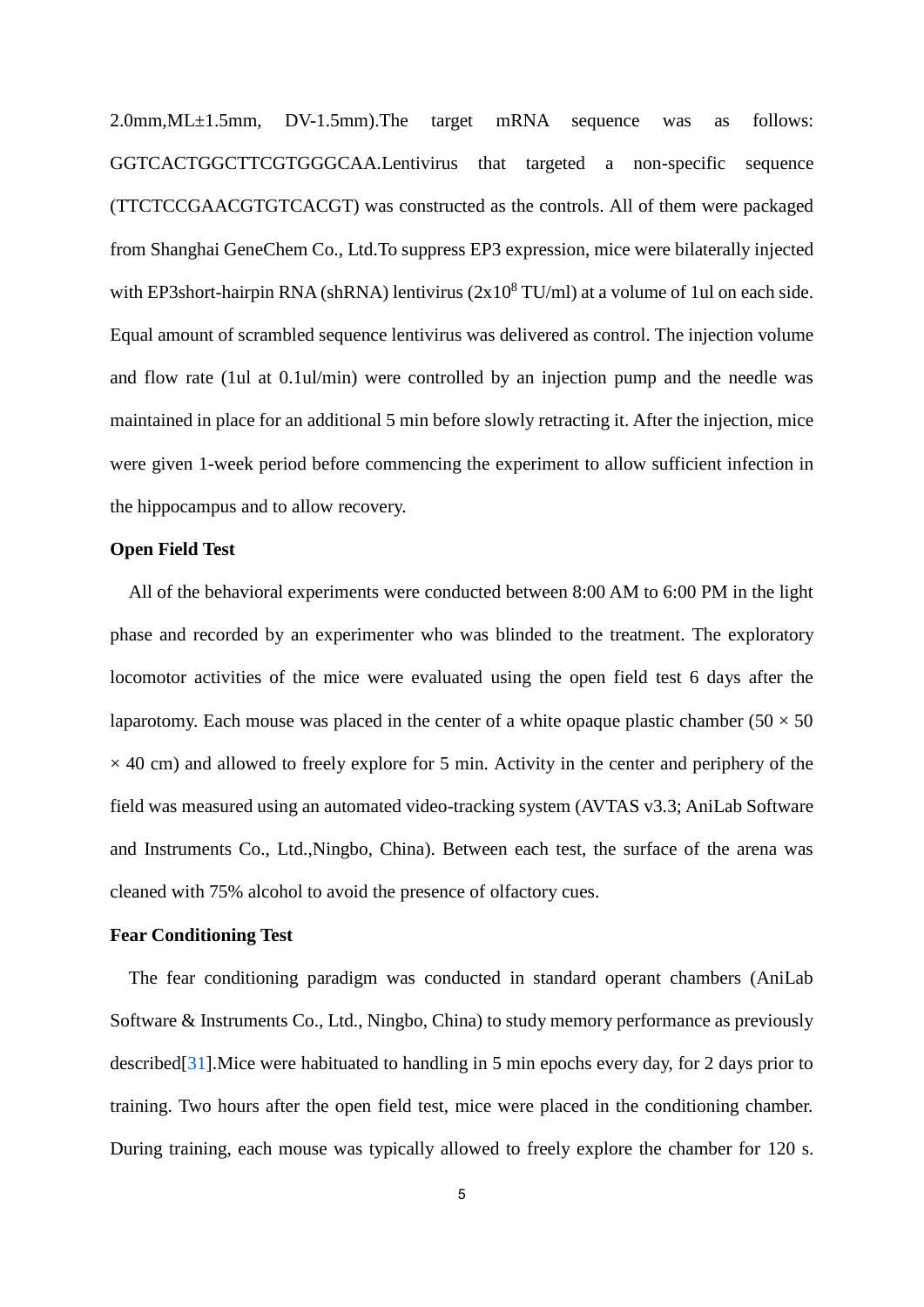Thereafter, the auditory tone (3.6 kHz, 70 dB) was presented for 20 s, and an electric footshock (2 s, 0.5 mA) was given to the mice during the last 2 s of the sound. Each of these sequences was presented three times, separated by 60 s. Following the final footshock, the mice were left undisturbed in the chambers for an additional 60 s. Twenty-four hours after the training session, contextual fear conditioning test was assessed by placing the mouse in the original context for 5 min. Two hours later, auditory cued fear conditioning test was evaluated by placing the mouse in a novel chamber. Freezing was measured for 2.5 min in this new cage, and then the training tone was sounded for 2.5 min, during which conditioned freezing was measured. Freezing behavior was defined as the absence of all visible movement except for respiration, and it was recorded and expressed as the percentage of the observation period using an automated videotracking system. The apparatus was cleaned with 75% alcohol between each testing session to avoid the interference of olfactory cues. The experimental paradigm is illustrated in supplementary Fig.1D-F.

### **Quantitative Real-time Polymerase Chain Reaction (qRT-PCR)**

Total RNA was extracted from hippocampus by use of Trizol reagent (Aidlab,China) according to the protocol of the manufacturer. RNA samples were quantified by use of a spectrophotometer (Eppendorf, Germany) and then synthesized to cDNA using reverse transcription. Quantitative real-time PCR protocol was performed on the ABI7900 real-time detection system (Illumina,USA)by use of SYBR Green Master Mix (TAKARA, Japan)to detect amplification. The PCR reaction conditions were carried out in accordance with the manufacturer's protocol: incubation was set at 50°C for 2 min and then at 95°C for 10 min, followed by 40 cyclesat 95°C for 30sand 60°C for 30 s. The sequences of the specific primers for qRT-PCR were designed based on the previous reported sequence of mouse genes (EP1,EP2,EP3,EP4,GADPH) by biotechnology company (Qingke,China) and detailed in supplementary Table 1. For standardization, the housekeeping gene GAPDH was used as an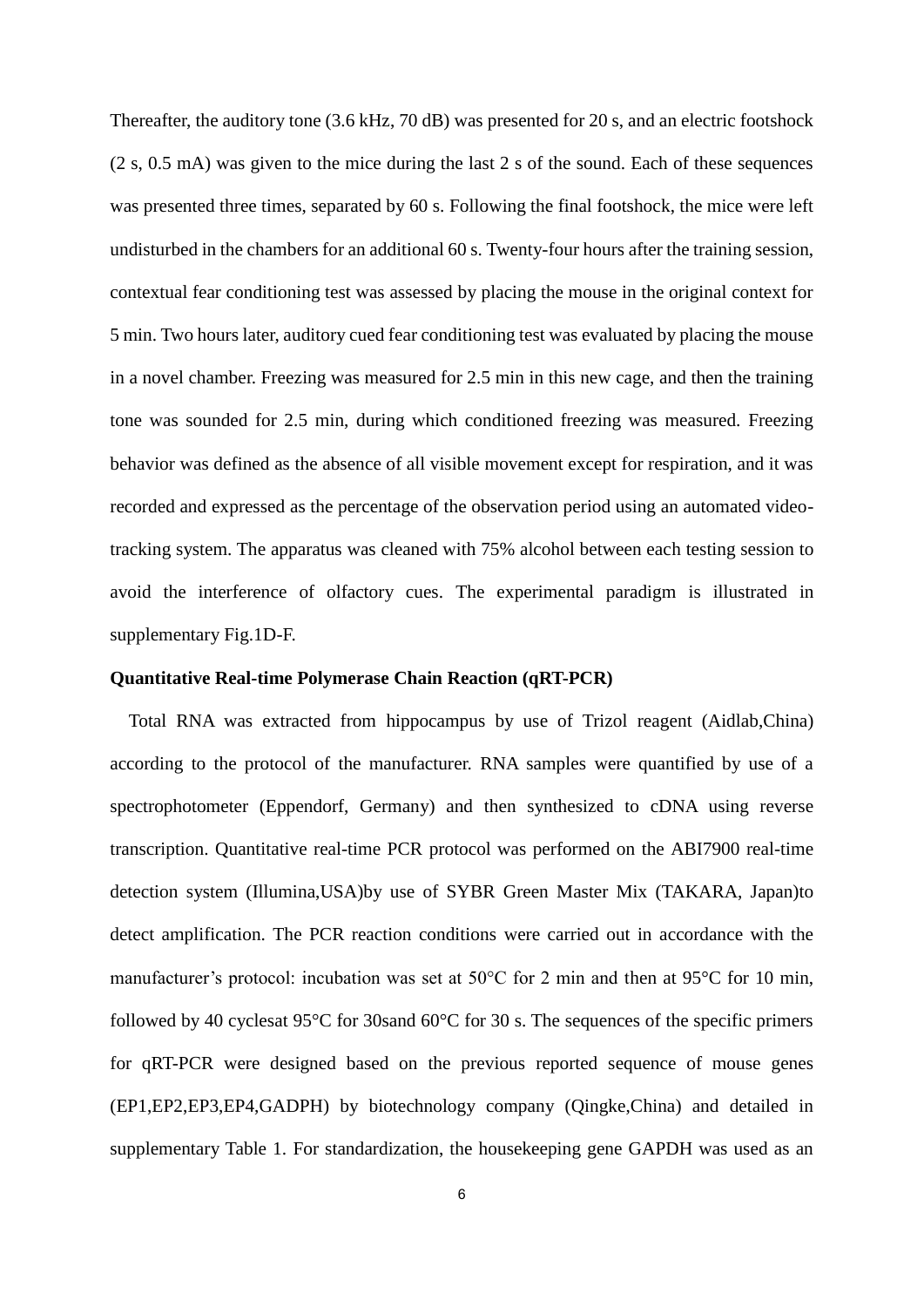internal control. Relative changes in gene expression were calculated by use of the comparative  $(2^{-ΔΔCT})$  method.

#### **Enzyme-linked immunosorbent assay (ELISA)**

Hippocampus samples were homogenized and then centrifuged at 4000 r/min for 15 min at 4 °C. The supernatants were collected and levels of PGE2 were determined using commercially available ELISA kits (R&D Systems, Minneapolis, MN, USA). The procedures were performed according to the manufacturer's instructions and the concentration of PGE2 was presented as pg/100μg of total hippocampal protein.

#### **Western blot**

Hippocampal samples were homogenized in radioimmunoprecipitation assay (RIPA) lysis buffer containing freshly added phosphatase and protease inhibitors. Protein concentrations were determined using the BCA ProteinAssay Kit (Boster, Wuhan, China).Equal amounts of total protein (30-50 µg per lane) were separated by SDS-PAGE gels and subsequently transferred to polyvinylidene fluoride membranes (Millipore, Billerica, MA, USA) by electroblotting. The membrane was blocked in 5% skim milk in TBST (0.1%) for 2h at room temperature, and then incubated with primary antibody overnight at 4 °C. Antibodies used include rabbit anti–EP1 antibody (1:200, #101740, Cayman Chemical, Ann Arbor, MI);rabbit anti–EP2 antibody (1:200, #101750, Cayman Chemical, Ann Arbor, MI); rabbit anti–EP3 antibody (1:200, #101760, Cayman Chemical, Ann Arbor, MI); rabbit anti–EP4antibody (1:200, #101775, Cayman Chemical, Ann Arbor, MI); rabbit anti-cAMP response element-binding protein (CREB) antibody(1:1000, #9197, Cell Signaling Technology, MA, USA); rabbit antipCREB antibody(1:1000, #9198, Cell Signaling Technology, MA, USA); rabbit anti-brainderived neurotrophic factor (BDNF)antibody(1:1000, #ab108319, Abcam, Cambridge, UK); rabbit anti- activity-regulated cytoskeletal-associated protein (Arc)antibody(1:1000, #ab118929, Abcam, Cambridge, UK); mouse anti-GAPDH antibody (1:500, #BM1623, Boster,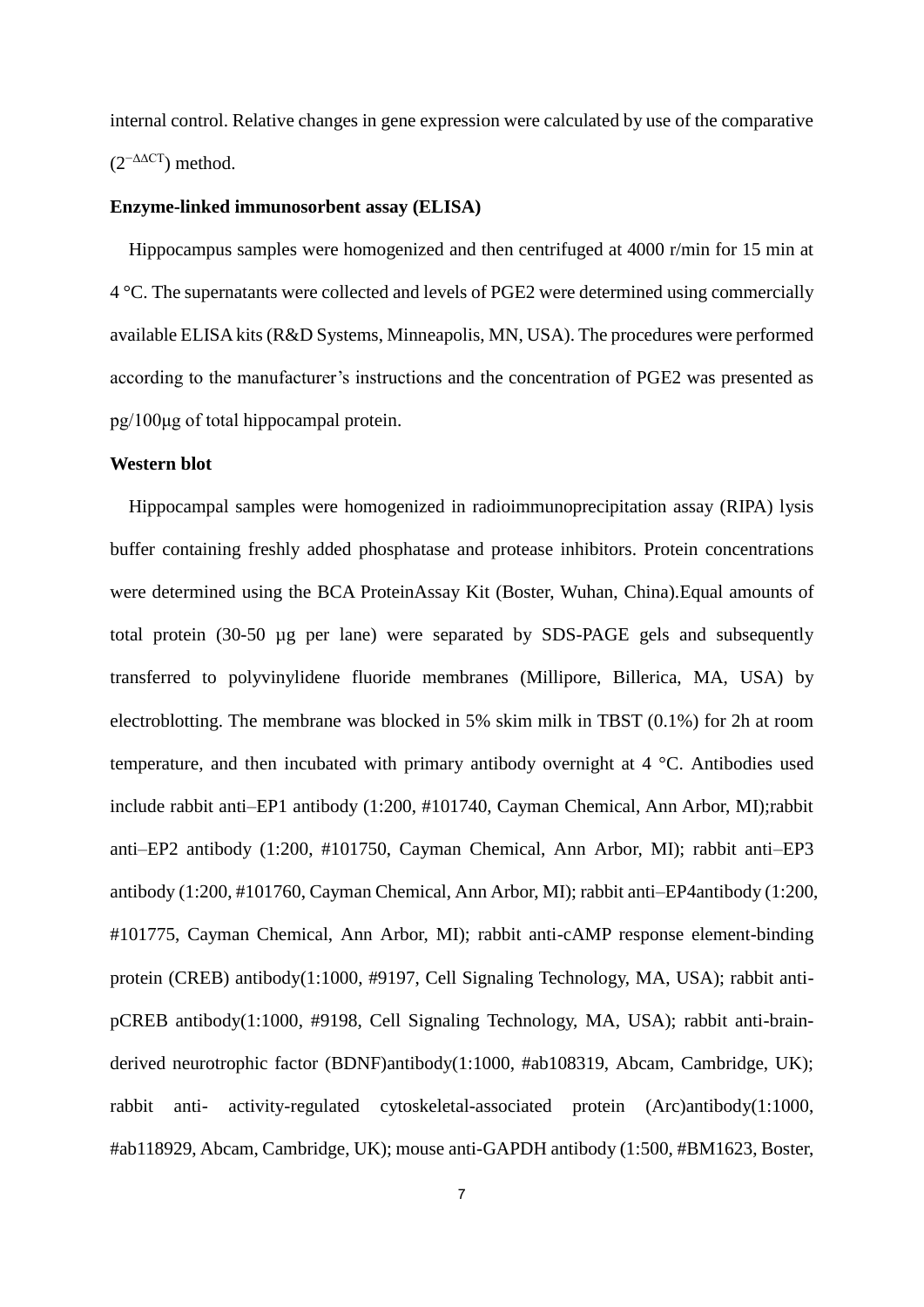Wuhan, China).After incubation with horseradish peroxidase (HRP)-conjugated goat antirabbit and goat anti-mouse secondary antibodies (1:2000, Boster, Wuhan, China) for 2 hours at room temperature, bands were visualized using an enhanced chemiluminescence (ECL) detection reagents (Thermo Scientific, Rockford, IL, USA) and exposed to an imaging film. The mean intensities of selected areas and the areas of these images were calculated using Image J software and normalized to values of GADPH.

#### **Hematoxylin-Eosin (HE) Staining**

The cannula position was examined by HE staining. Mice were anesthetized with pentobarbital sodium (60mg/kg, i.p.) and transcardially perfused with phosphate-buffered saline (PBS) followed by 4% paraformaldehyde (PFA) in PBS. The brains were removed, postfixed in 4% PFA and then dehydrated in 30% sucrose in PBS overnight at 4℃. Coronal 5μm thick brain sections were cut with a Leica cryostat (CM1900, Wiesbaden, Germany). Every section underwent 8min immersion in Harris's hematoxylin solution. Then they were differentiated in 1% acid alcohol for 30s. After rinsing using 95% alcohol, brain sections were counterstained in eosin-phloxine solution for 1min and dehydrated in graded series of ethanol. After being cleared in xylene solutions, these brain slices were mounted on coverslips. Images were examined under bright field illumination using microscope (DM2500, Leica, Mannheim, Germany).

### **Immunohistochemistry staining and image analysis**

The mice brains were collected as described above. Coronal 30μm thick brain sections were serially cut with a Leica cryostat. These brain sections underwent three 10-min washes in PBS and permeabilized using PBST (1% Triton X-100 in PBS) for 40 min. After washing, brain slices were incubated with blocking solution (5% bovine serum albumin) for 2h. For doublelabeling immunofluorescence, brain sections were incubated with a mixture of rabbit anti–EP3 antibody (1:100, #101760, Cayman Chemical, Ann Arbor, MI), and specific biomarkers as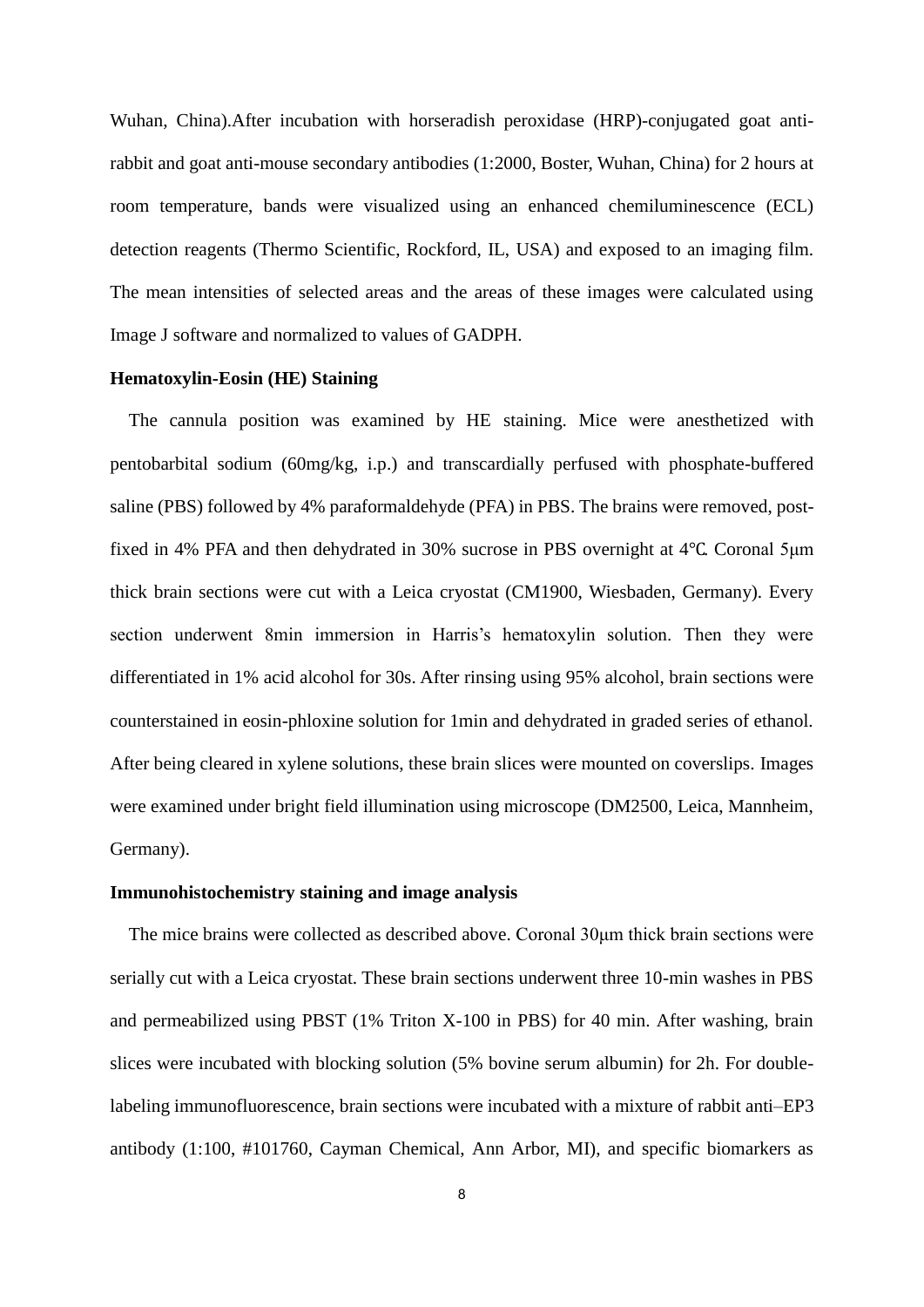mouse anti-GFAP antibody (1:400, #MAB360, Merck Millipore, Darmstadt, Germany), goat anti-Iba-1 antibody (1:200, #ab5076, Abcam, Cambridge, UK), and mouse anti-NeuN antibody (1:200, #MAB377, Merck Millipore, Darmstadt, Germany), respectively for 48h at 4°C. The next day, slices were washed with PBS three times and incubated with a mixture of Alexa Fluor 594- and 488-conjugated secondary antibodies for 2h at room temperature followed by counterstaining with DAPI (Invitrogen). Thereafter, these brain slices were mounted on coverslips. Fluorescent images were captured by a scanning confocal microscope (C2, Nikon, Japan).

#### **Statistical Analyses**

Statistical analyses were conducted using SPSS software (IBM SPSS Statistics for Windows, Version 21.0. Armonk, NY: IBM Corp.). Unpaired Student t test was used for comparisons between 2 groups. For multi-group comparison, two-way analysis of variance (ANOVA) was used, followed by Bonferroni post hoc tests. Surgery and time, or surgery and drug, were considered as two independent factors. Data in this paper are represented as mean ± standard error of the mean (SEM). Statistical significance was set at  $p < 0.05$ .

### **Results**

# **Laparotomy Induced Impairment of Contextual Fear Memory and Alterations Hippocampal PGE2 Concentration and EP1-4 mRNA Levels in Aged Mice**

Locomotor activities and anxiety performance were tested using an open field test at 6 d after surgery. No significant differences were found in the path length, velocity, and percent of time spent in the center of the field between sham and laparotomy mice (Fig. 1A-C). Fear conditioning paradigm was used to assess long-term memory performance, and there were also no significant differences in pre-tone and tone freezing time between two groups (Fig.1D).This demonstrates an intact cued fear memory in response to tone, which is hippocampus independent[\[32,](#page-20-1) [33\]](#page-20-2). However, the freezing time to context was significantly lower in the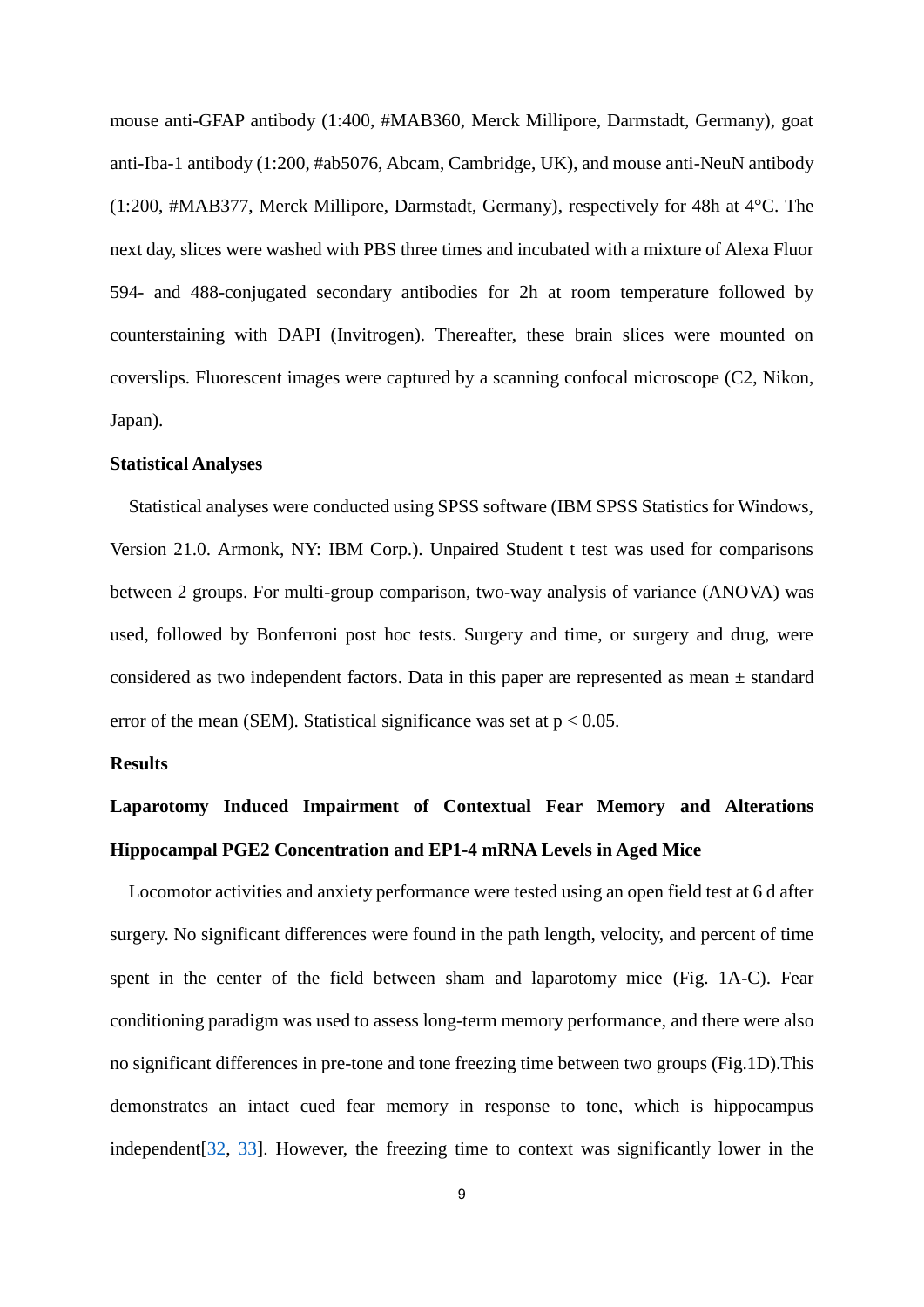laparotomy group than that of the sham group  $(25.81\% \pm 3.12\% \text{ vs } 52.97\% \pm 3.72\% \text{ ; } t = 5.588,$  $p < 0.001$ ; Fig. 1E), as analyzed with unpaired Student t test. Together, these experiments suggest that the laparotomy affected only the hippocampus-dependent task in aged mice.

Time course of changes in the hippocampal PGE2 content after surgery was assessed by ELISA.A two-way ANOVA produced a significant effect of surgery ( $F_{(2,12)} = 507.036$ ; p < 0.001) but not of time (F<sub>(2,12)</sub> = 2.404; p = 0.132), and there was no interaction (F<sub>(2,12)</sub> = 2.150; p = 0.159; Fig. 1F). Laparotomy induced significant increases of PGE2 expression at 6 h ( $p < 0.001$ ) and constant increase at 1d ( $p < 0.001$ ) and 7d ( $p < 0.001$ ) after surgery, compared to mice receiving the same anesthesia without surgery. Sham group mice produced no significant changes of PGE2 at any time point, indicating that anesthesia alone does not interfere with PGE2 synthesis.

Then we examined the hippocampal transcription level of EP1-4after laparotomy at 6h, 1d, and 7d by qRT-PCR. There was a statistically significant interaction between the effects of surgery type and time course on EP2 mRNA levels  $(F<sub>(2,12)</sub> = 6.086; p = 0.015; Fig. 1H)$ . Laparotomy induced a rapid and transient increase in EP2 mRNA levels at 6h ( $p < 0.001$ ) and back to levels comparable with sham group at 1 d post-surgery ( $p = 0.230$ ). The effect of surgery  $(F_{(2,12)} = 162.298; p < 0.001)$ , time  $(F_{(2,12)} = 29.217; p < 0.001)$ , and surgery  $\times$  time interaction  $(F<sub>(2,12)</sub> = 22.865; p < 0.001)$  on EP3 levels was compared by two-way ANOVA. Post hoc tests confirmed that the expression of EP3 mRNA in the hippocampus was substantially increased at all-time points (6h:  $p = 0.002$ ; 1d:  $p < 0.001$ ; 7d:  $p < 0.001$ ; Fig. 1I). However, the levels of EP1 and EP4 mRNA were not affected at any time point (Fig. 1G, J). These data indicate that laparotomy exclusively induced persistent elevation of EP3 mRNA levels.

# **Laparotomy Elevated EP3 Protein Expression and Cell-type Specificity of EP3 in Mice Hippocampus**

The protein expression of all four PGE2 receptors were further detected by western blot analysis at 7d post-surgery. The hippocampal protein levels of EP3 were robustly increased at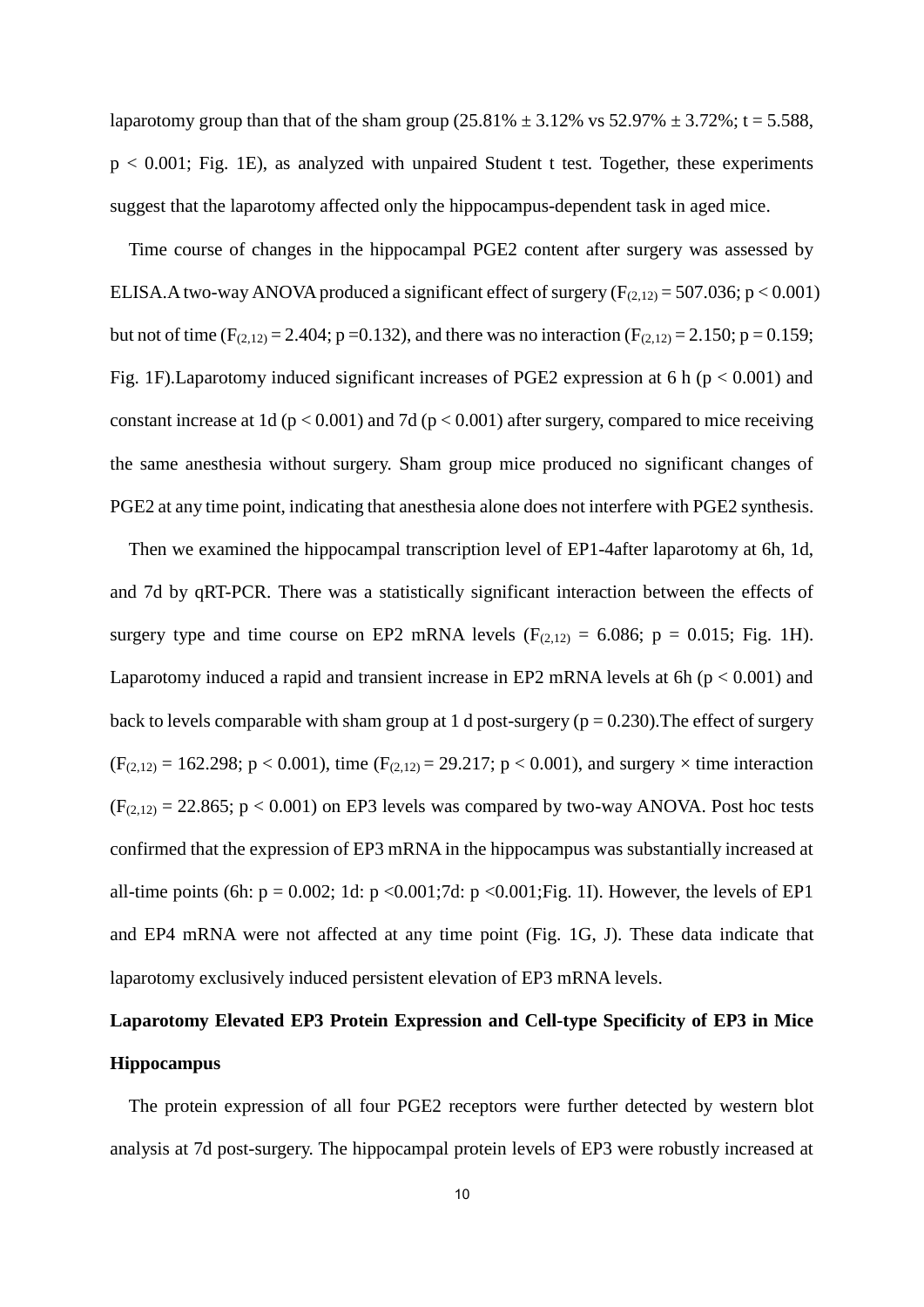7d post-surgery (t = -7.252, p = 0.002; Fig. 2C) compared with sham group, which is consistent with qRT-PCR results. However, there were no significant differences in the expression of any other PGE2 receptors, when compared with sham group (Fig. 2A, B, D). Therefore, we next focused on EP3 receptor. Double immunofluorescence staining showed that EP3 positive cells in the hippocampal CA1 region co-expressed the neuron marker NeuN (Fig. 2E) but did not colocalize with the astrocyte marker GFAP or the microglia marker Iba-1at7d post-surgery.

# **Pharmacological Blocking EP3 Receptor by L-798,106 Improved Hippocampusdependent Memory Performance after Laparotomy**

In order to investigate the role of hippocampal EP3 receptors in the progression of POCD, the EP3 receptors antagonist L-798,106 or vehicle was injected into the lateral ventricle of the mice. HE staining was used to validate the cannula position (Fig. 3F) 7 days after ICV cannulation. No significant differences were found in the path length, velocity, and percent of time spent in the center of the field among four groups (Fig. 3A-C).In the auditory-cued fear conditioning test, there were no significant differences in pre-tone and tone freezing time among four groups(Fig. 3D). In the contextual fear conditioning test, there was an interaction effect  $(F<sub>(1,36)</sub> = 12.019, p = 0.001; Fig. 3E)$ . Post hoc analysis showed that the laparotomy mice treated with vehicle demonstrated a significant reduction of contextual freezing time compared with sham mice treated with vehicle ( $p < 0.001$ ), which was prevented by the administration of L-798,106 ( $p < 0.001$ ). Thus, we can conclude that EP3 receptors regulate mechanisms that are essential for hippocampus-dependent cognitive impairments induced by laparotomy.

# **Pharmacological Blocking EP3 Receptor byL798,106 Rescued the Expression of Synaptic Plasticity-Related Proteins in Mice Hippocampus**

To gain insight into molecular pathways which are coupled to the PGE2-EP3 signaling cascades in surgery-induced memory deficits, we examined expression of some representative molecules which have been found to be closely related to hippocampal synaptic plasticity and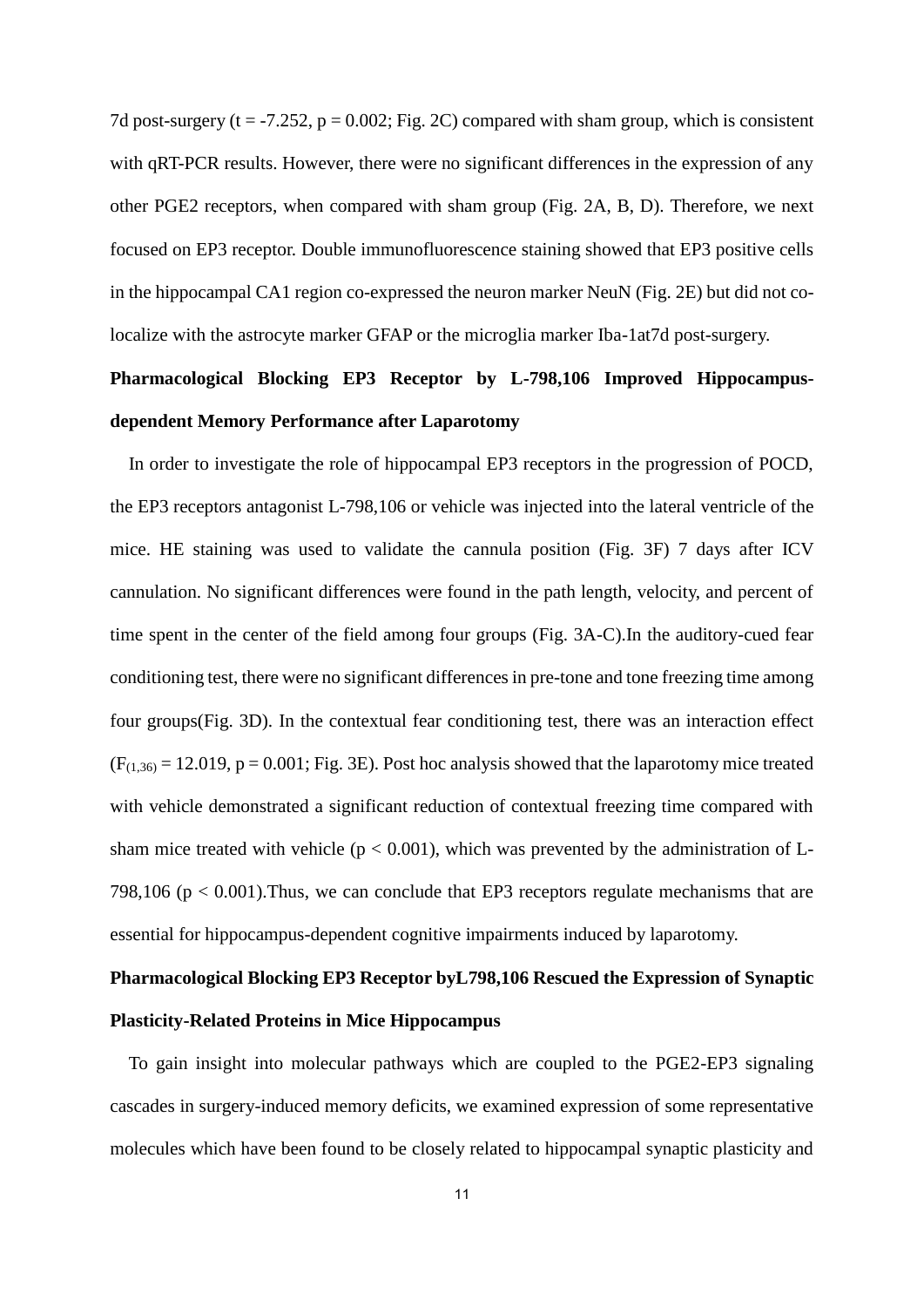memory formation, including CREB, Arc and BDNF[\[34-36\]](#page-20-3).Quantitative analysis of Western blot results showed that there was an interaction effect (pCREB:  $F(1,8) = 7.214$ , p = 0.028; Arc:  $F(1,8) = 17.811$ ,  $p = 0.003$ ; BDNF:  $F(1,8) = 10.414p = 0.012$ ). Post hoc tests revealed that there was a marked reduction in pCREB phosphorylation at  $\text{Ser133}(p < 0.001, \text{Fig. 4B})$  in laparotomy + vehicle group, compared with sham + vehicle group, without a change in expression of total CREB. Additionally, the expression of Arc and BDNF, which were CREB-dependent, also significantly decreased in laparotomy  $+$  vehicle group, compared with sham  $+$  vehicle group (Arc:  $p = 0.001$ ; BDNF:  $p = 0.011$ , Fig. 4C, D). But the decreased expression of pCREB, Arc and BDNF could have been completely rescued by L-798,106administration (pCREB:  $p =$ 0.002; Arc:  $p = 0.005$ ; BDNF:  $p < 0.001$ ).

# **Efficient and Specific Knockdown Expression of Hippocampal EP3 receptors Using a Lentiviral Vector.**

To further determine the role of hippocampal EP3 receptors, we constructed the recombinant lentivirus containing the sequence for a short hairpin RNA specific for EP3 (LV-shEP3). Lentivirus encoding a scrambled short hairpin RNA sequence (LV-shSCR) was chosen as the negative control. The lentivirus (1ul/site) was microinjected into theCA1 region (Fig. 5A). The brain tissues ware analyzed 7d after-laparotomy. As traced by enhanced green fluorescent protein (Fig. 5B), lentivirus was found to result in CA1-specific expression, which was previously established to play a critical role in the fear conditioning memory test [\[37,](#page-20-4) [38\]](#page-20-5).The protein levels of EP1-4 were quantified by western blot. Quantitative analysis showed that EP3 protein levels were remarkably reduced by LV-shEP3, in comparison with the negative control lentivirus (t = 7.393,  $p = 0.002$ , Fig. 5E). However, the protein levels of EP1, EP2, and EP4remained unchanged (Fig. 5C, D, F).

# **Selective Knockdown of EP3 Receptors Ameliorated the Detrimental Effects of Laparotomy.**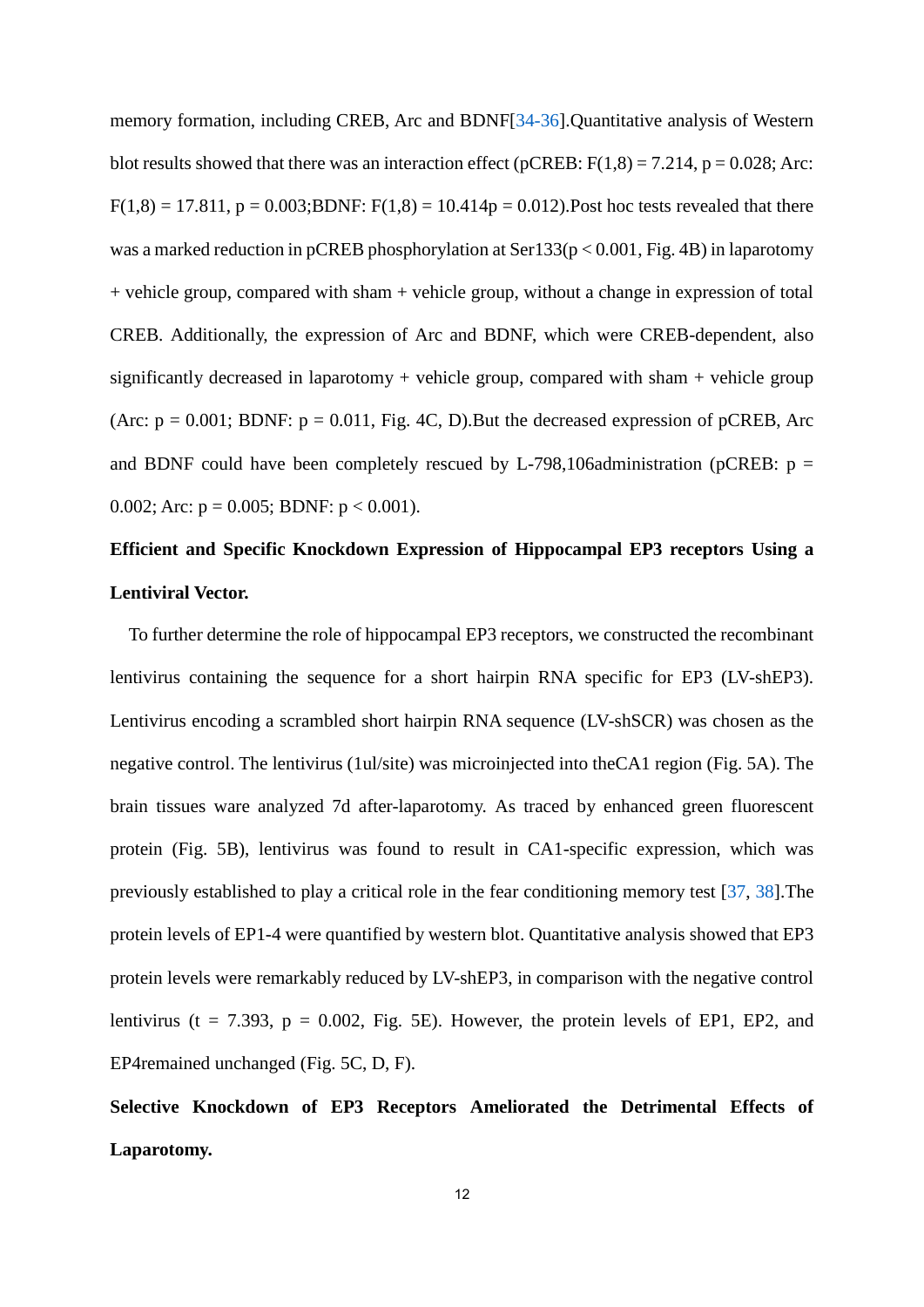Next, we investigated the effect of downregulation of EP3 expression in the development of POCD. There were no significant differences in the path length, velocity, or percent of time spent in the center of the field between two groups (Fig. 6A-C).In the fear conditioning test, no significant differences were found in the pre-tone and tone freezing time between two groups (Fig. 6D); however, contextual freezing time was significantly increased in laparotomy mice injected with LV-shEP3, compared with mice injected with LV-shSCR ( $t = -6.342$ ,  $p < 0.001$ ; Fig. 6E). Western blot analysis also showed a significant increase of pCREB, Arc and BDNF expression in hippocampus injected with LV-shEP3, compared with the negative control lentivirus (pCREB: t = -19.749, p < 0.001, Arc: t = -8.603, p = 0.001;BDNF: t = -3.709, p = 0.021, Fig. 6G-I).These results demonstrate that selective knockdown of EP3 receptors in hippocampal CA1 could ameliorate the detrimental effects of surgery.

#### **Discussion**

POCD affects a significant number of patients, especially geriatrics [\[3,](#page-17-2) [11\]](#page-18-0), resulting in prolonged hospitalization and delayed recovery from illness[\[39\]](#page-20-6), but the underlying neurobiological basis has remained elusive. In the present study, we have identified PGE2-EP3 signaling pathway in mediating development of POCD following laparotomy in aged mice. Pharmacological and genetic suppression of EP3 reversed surgery-induced memory deficits. The mechanism could be at least partially due to rescuing the expression of synaptic plasticityrelated molecular impairments, including pCREB, Arc and BDNF (Supplementary Fig. 2).

The present research was based on an established animal model using isoflurane anesthesia and exploratory laparotomy [\[26,](#page-19-4) [27\]](#page-19-7). Our data showed that surgery trauma could induce contextual fear memory impairment in aged mice which was hippocampus-dependent, while leaving an intact cued fear memory, consistent with previous reports[\[28,](#page-19-8) [40\]](#page-20-7). Accumulating evidence revealed that surgical trauma-induced systemic inflammation could lead to neuroinflammation, featured as elevated levels of pro-inflammatory molecules including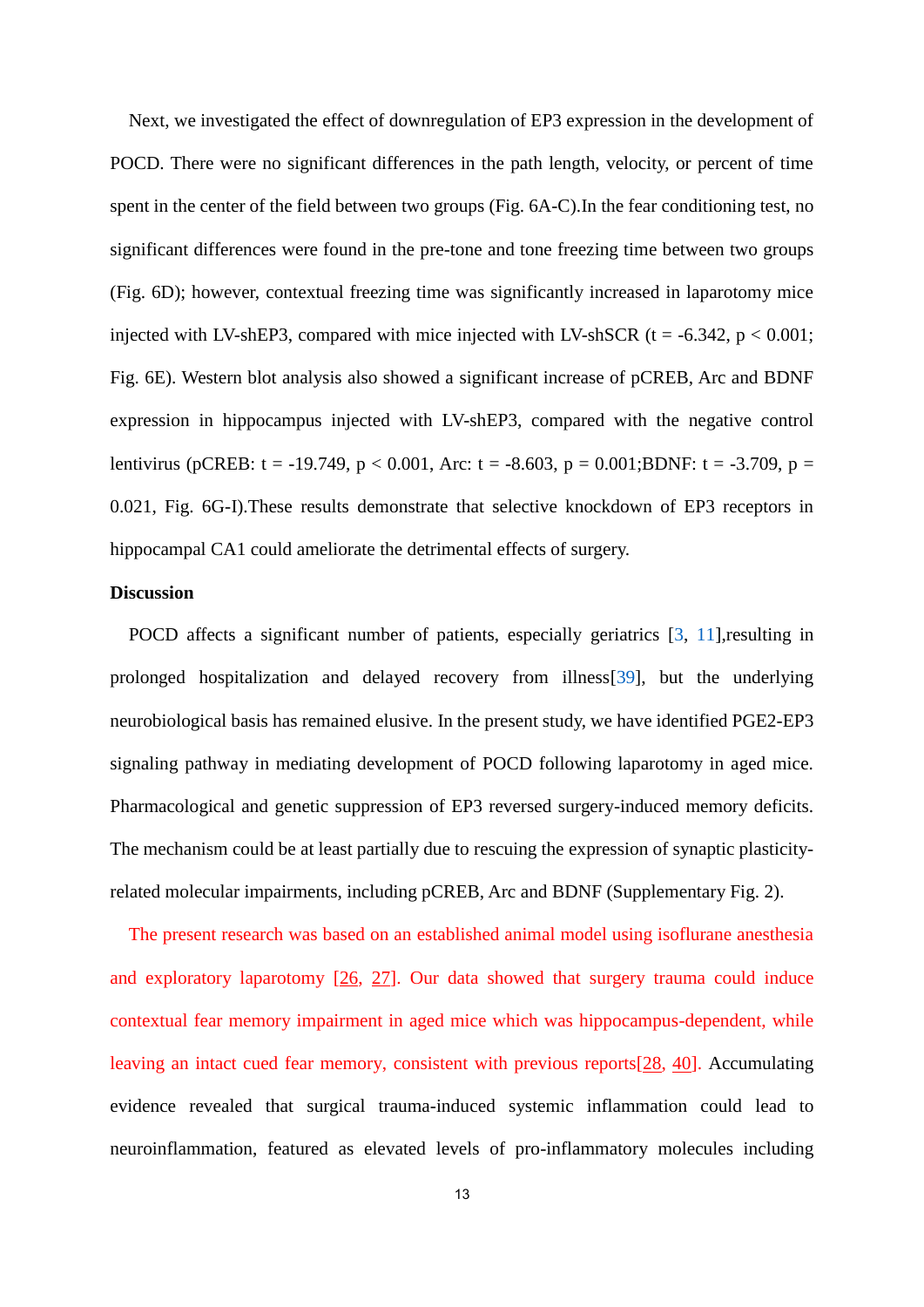cytokines and prostaglandins in the central nervous system[\[23,](#page-19-1) [40\]](#page-20-7). During systemic inflammation, prostaglandins released from perivascular macrophages and brain endothelial cells can diffuse directly across the BBB and into the brain parenchyma, due to their hydrophilic characteristic[\[16,](#page-18-7) [41\]](#page-20-8).In the current study, laparotomy produced prolonged elevation of PGE2 levels up to 7days following surgery, which was similar but somewhat different from a previous study by Peng *et al.*[\[22\]](#page-19-0).We infer that the differences in animal species and surgical model may explain the discrepancy in experiment results.

Both preclinical and clinical studies suggest that selective COX-2 inhibitors such as meloxicam and parecoxib, ameliorate postoperative cognitive decline [\[21,](#page-18-6) [22,](#page-19-0) [24\]](#page-19-2). Moreover, selective COX-2 inhibitor have been shown to improve memory function by down-regulation of PGE2 levels in Alzheimer's diseases (AD) which have similar clinical symptoms of POCD, and these beneficial effects on memory do not depend on lowered levels of cytokines such as IL-1 and TNF-α[\[42\]](#page-21-0).However, chronic use of COX-2 inhibitors also results in adverse cardiovascular side effects, which could impose tighter restrictions on the future use of COX-2 inhibitors[\[43\]](#page-21-1),particularly for the elderly with POCD or AD. Consequently, future studies should aim at local and specific targets rather than the nonselective block of the entire COX-2 signaling cascade. In the central nervous system, PGE2 can bind four subtypes of EP receptors, designatedEP1-4, but each evokes cellular response via distinct signaling cascades.

Of all four subtypes of EP receptors, EP3 is most abundant in the brain and has the highest affinity for PGE2[\[44,](#page-21-2) [45\]](#page-21-3).EP3 signaling in response to PGE2 is primarily coupled to Gi protein, which reduces cAMP formation, and therefore termed the "inhibitory" receptor[\[20,](#page-18-8) [46\]](#page-21-4).Previous studies have confirmed PGE2-EP3 signaling axis in modulating multiple forms of brain disorders, including ischemic and hemorrhagic stroke, and Alzheimer's diseases, by using EP3 knockout mice<sup>[\[47-49\]](#page-21-5)</sup>. In this study we found that it is the EP3 receptor that dramatically upregulated at both transcription and translation levels after mice received laparotomy,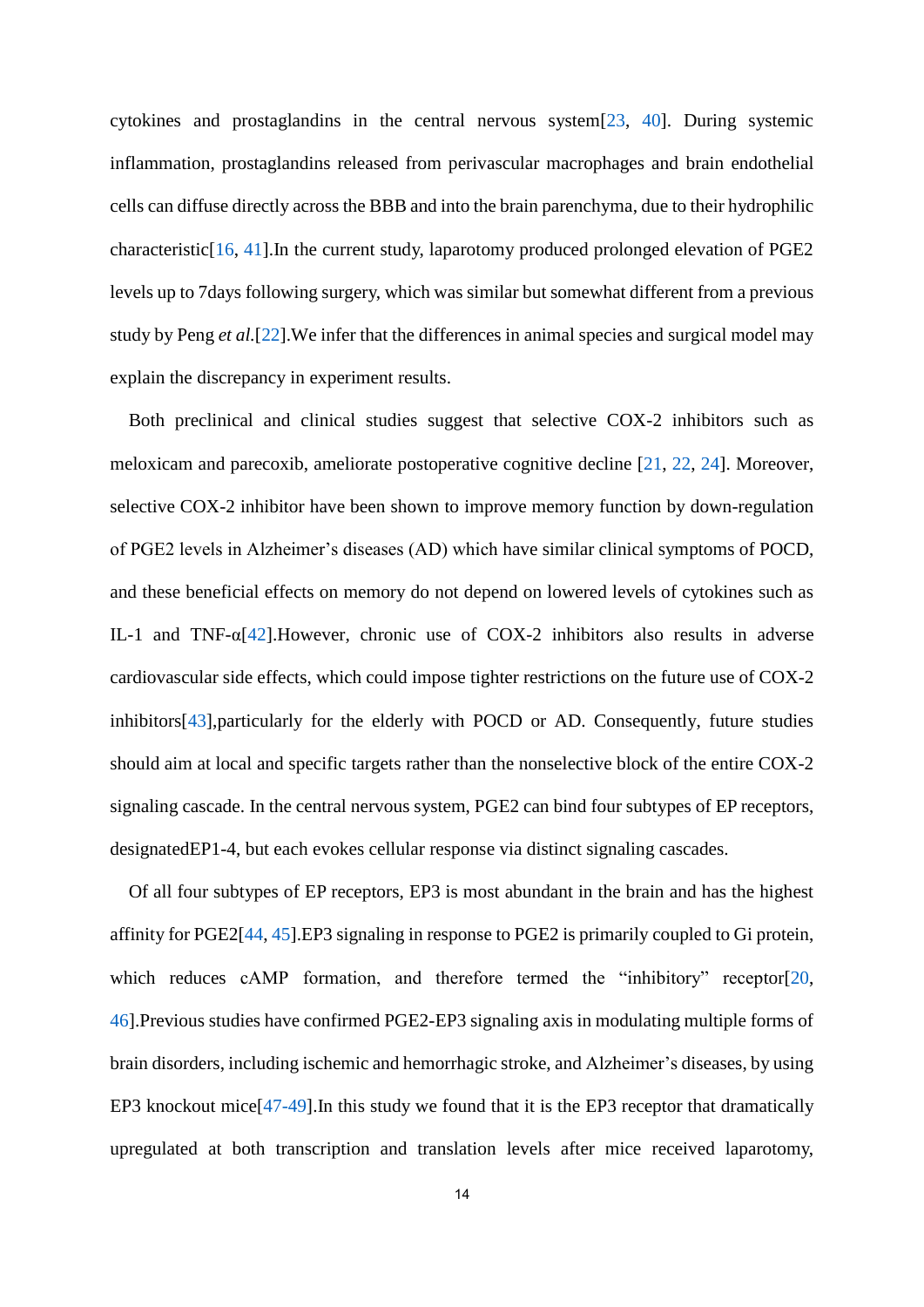especially in neurons, but not other EP receptors (EP1, EP2 and EP4), which may imply the direct influence of EP3 receptors on neuronal function. Although the EP2 mRNA level increased at 6 h after surgery, it failed to do so at 1d and 7d. Furthermore, in protein level, translation level of EP2 receptor did not change either. So here we concluded that the hippocampal PEG2 mediated the development of hippocampus-dependent memory deficient after surgery mainly through EP3 receptor pathway. Further, blocking EP3 receptor by ICV administration of EP3 specific receptor antagonist or down-regulating the expression of EP3 receptor in hippocampus, the laparotomy-induced hippocampus-dependent memory deficient could be rescued, which also strongly supports that PEG2-EP3 signal pathway contributes to the development of POCD.

In our study, we also observed that CREB, Arc and BDNF dramatically decreased after laparotomy in mice. That means the synaptic plasticity mechanism is possibly involved in the development of POCD. Further studies showed that the decreased levels of pCREB, Arc and BDNF could be rescued by L-798,106(highly selective EP3 receptors antagonist)treatment. Additionally, EP3 shRNA lentivirus was used to further confirm this hypothesis. A possible mechanism is that EP3-induced a decrease in intracellular calcium and cAMP levels, and downregulated phosphorylation of CREB together with its downstream products Arc and BDNF, through the inhibition of Ras/MAPK of PKA pathways[\[20,](#page-18-8) [50\]](#page-21-6).Molecules, such as CREB, BDNF and Arc, participate in the formation of long-term potentiation (LTP)[\[51-53\]](#page-21-7), which is most widely considered an electrophysiological phenomena in synaptic plasticity that underlies [learning](https://en.wikipedia.org/wiki/Learning) and memory. According to electrophysiological studies on acute brain slices, EP3 receptors are critical downstream mediators of PGE2-induced LTP impairment [\[54,](#page-22-0) [55\]](#page-22-1). All these facts combine to support a strong association of EP3 receptors in the progression of POCD.

There are several limitations in the current study. First, although our data showed laparotomy-induced hippocampus-dependent memory deficit involved in the progression of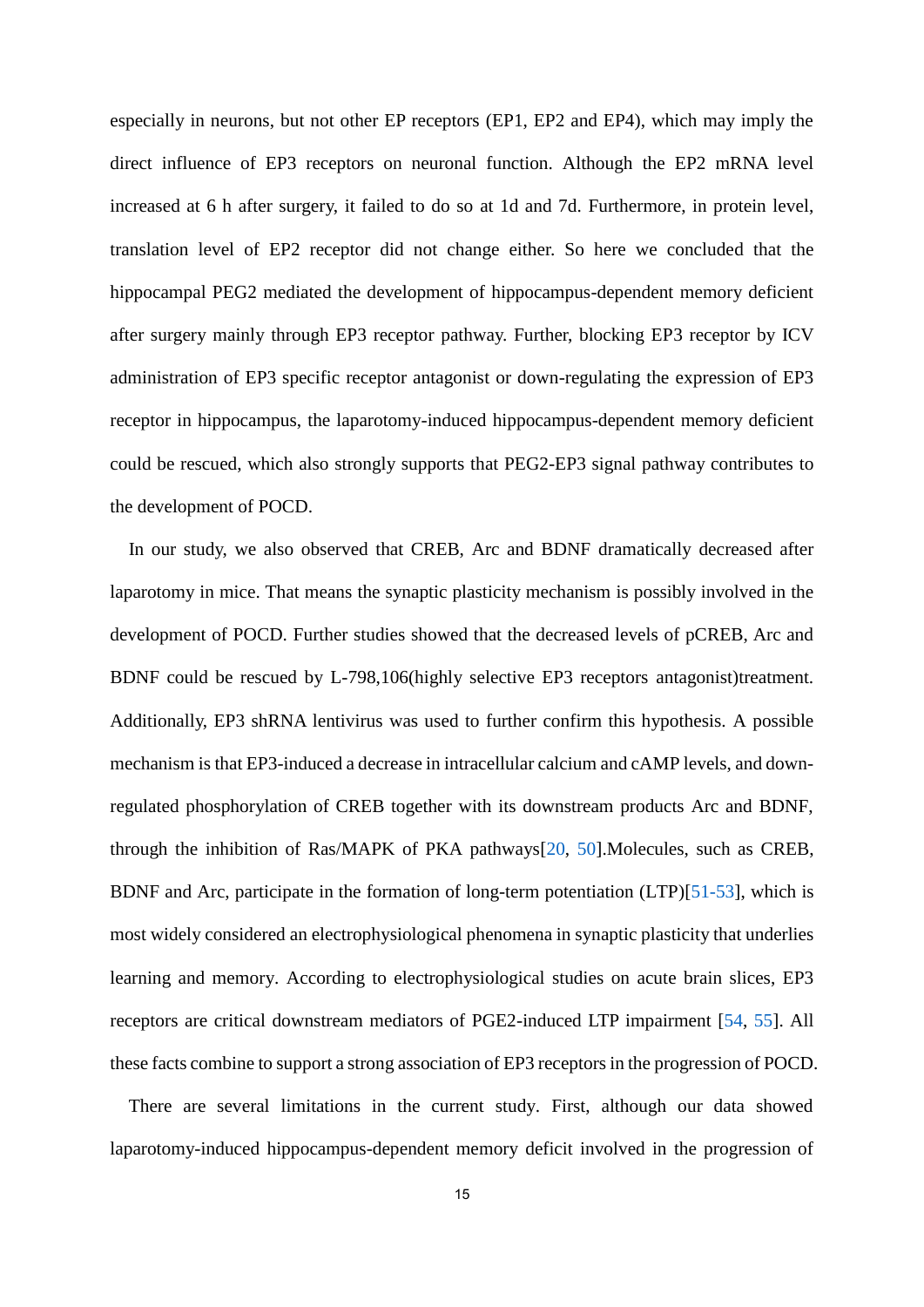POCD, other regions of the brain including pre-frontal, insular and thalamus, which were implicated in the cognitive functions[\[56\]](#page-22-2), may not be excluded in the neurobiology of POCD. Further studies on these brain regions and the paralleling of the behavior paradigm should be evaluated. In addition, the function of one brain area cannot be isolated. Given that the hippocampus receives numerous afferent fibers from the entorhinal cortex (EC), thalamus, and amygdala[\[57-59\]](#page-22-3), whether fluctuations in hippocampal function in POCD attributes to the adjacent brain regions still remains unknown. Recent advances in optogenetic approaches offer us a new tool into identifying the brain regions and the underlying behaviors [\[60\]](#page-22-4).Further studies on the specific neural circuits involved in the pathogenesis of POCD are urgently needed.

In summary, our findings indicate that surgical trauma disrupts PGE2-EP3 signaling, by reducing expression levels of hippocampal synaptic plasticity-related proteins, which in turn compromise hippocampus-dependent learning and memory. Unravelling molecular mechanisms responsible for surgery-induced cognitive dysfunction may stimulate the development of prophylactic and therapeutic management for POCD. Our research may provide novel insights into mechanisms of POCD, and result in the identification of EP3 receptors that could be targeted as promising treatment strategies.

#### **Acknowledgments**

This research was financed by a grant from the National Natural Science Foundation of China (No.81571053, No.81371250 to Y.T., No.81670240 to H.X and No. 81771191 to F.G.).

#### **Conflict of Interest**

The authors declare no conflict of interest.

#### **References**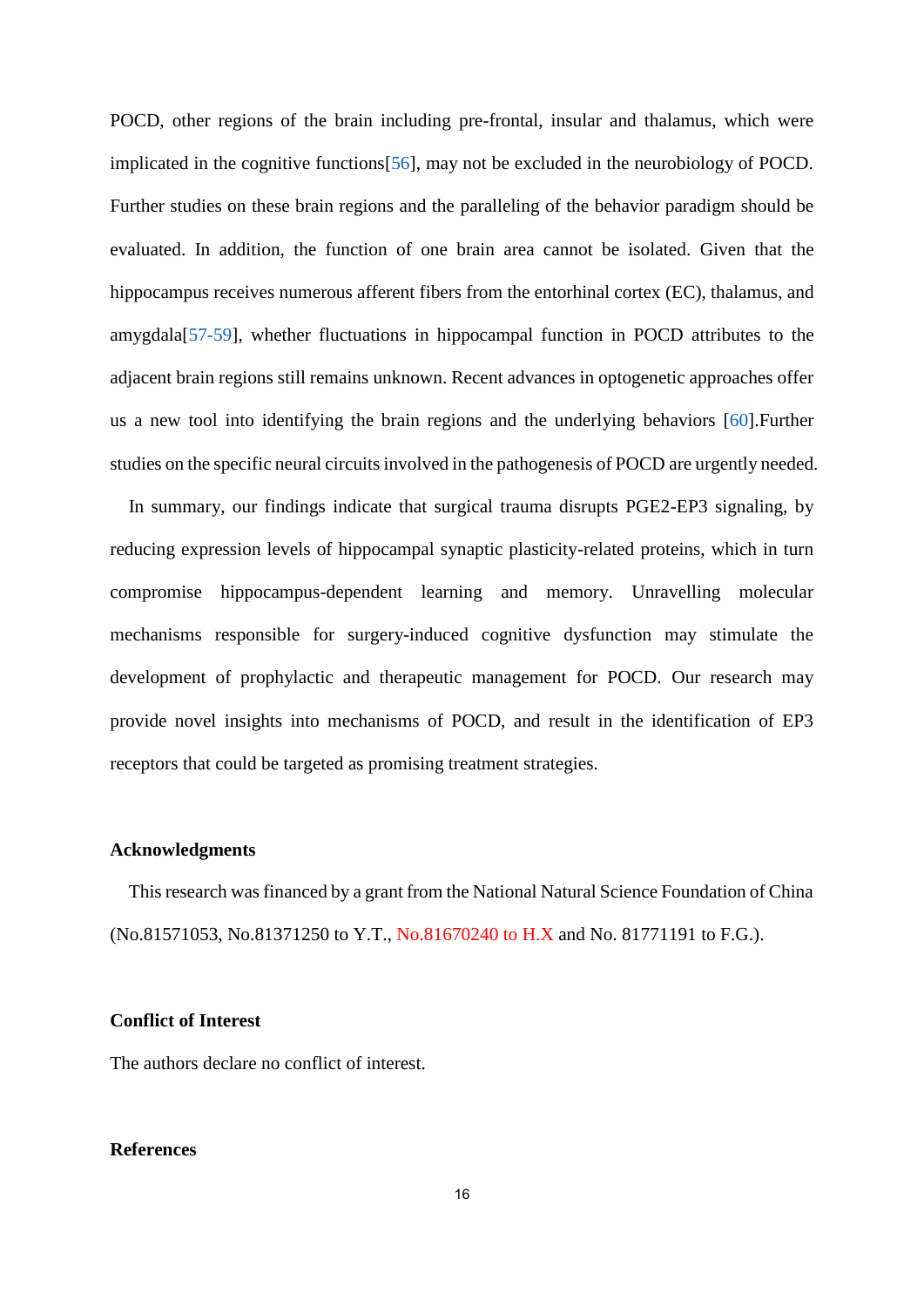<span id="page-17-0"></span>1. Newman S, Stygall J, Hirani S, Shaefi S, Maze M. Postoperative cognitive dysfunction after noncardiac surgery: a systematic review. *Anesthesiology* 2007; 106(3): 572-590.

<span id="page-17-1"></span>2. Deiner S, Silverstein JH. Postoperative delirium and cognitive dysfunction. *Br J Anaesth* 2009; 103 Suppl 1: i41-46.

<span id="page-17-2"></span>3. Steinmetz J, Christensen KB, Lund T, Lohse N, Rasmussen LS, Group I. Long-term consequences of postoperative cognitive dysfunction. *Anesthesiology* 2009; 110(3): 548-555.

4. Monk TG, Weldon BC, Garvan CW. Predictors of cognitive dysfunction after major noncardiac surgery. *Anesthesiology* 2008; 108(1): 18-30.

5. Moller JT, Cluitmans P, Rasmussen LS. Long-term postoperative cognitive dysfunction in the elderly ISPOCD1 study. ISPOCD investigators. International Study of Post-Operative Cognitive Dysfunction. *Lancet* 1998; 351(9106): 857-861.

<span id="page-17-3"></span>6. Androsova G, Krause R, Winterer G, Schneider R. Biomarkers of postoperative delirium and cognitive dysfunction. *Front Aging Neurosci* 2015; 7: 112.

<span id="page-17-4"></span>7. Kapila AK, Watts HR, Wang T, Ma D. The impact of surgery and anesthesia on post-operative cognitive decline and Alzheimer's disease development: biomarkers and preventive strategies. *J Alzheimers Dis* 2014; 41(1): 1-13.

<span id="page-17-5"></span>8. Terrando N, Eriksson LI, Ryu JK. Resolving postoperative neuroinflammation and cognitive decline. *Ann Neurol* 2011; 70(6): 986-995.

<span id="page-17-6"></span>9. Hovens IB, Schoemaker RG, van der Zee EA, Absalom AR, Heineman E, van Leeuwen BL. Postoperative cognitive dysfunction: Involvement of neuroinflammation and neuronal functioning. *Brain Behav Immun* 2014; 38: 202-210.

<span id="page-17-7"></span>10. Skvarc DR, Berk M, Byrne LK. Post-Operative Cognitive Dysfunction: An exploration of the inflammatory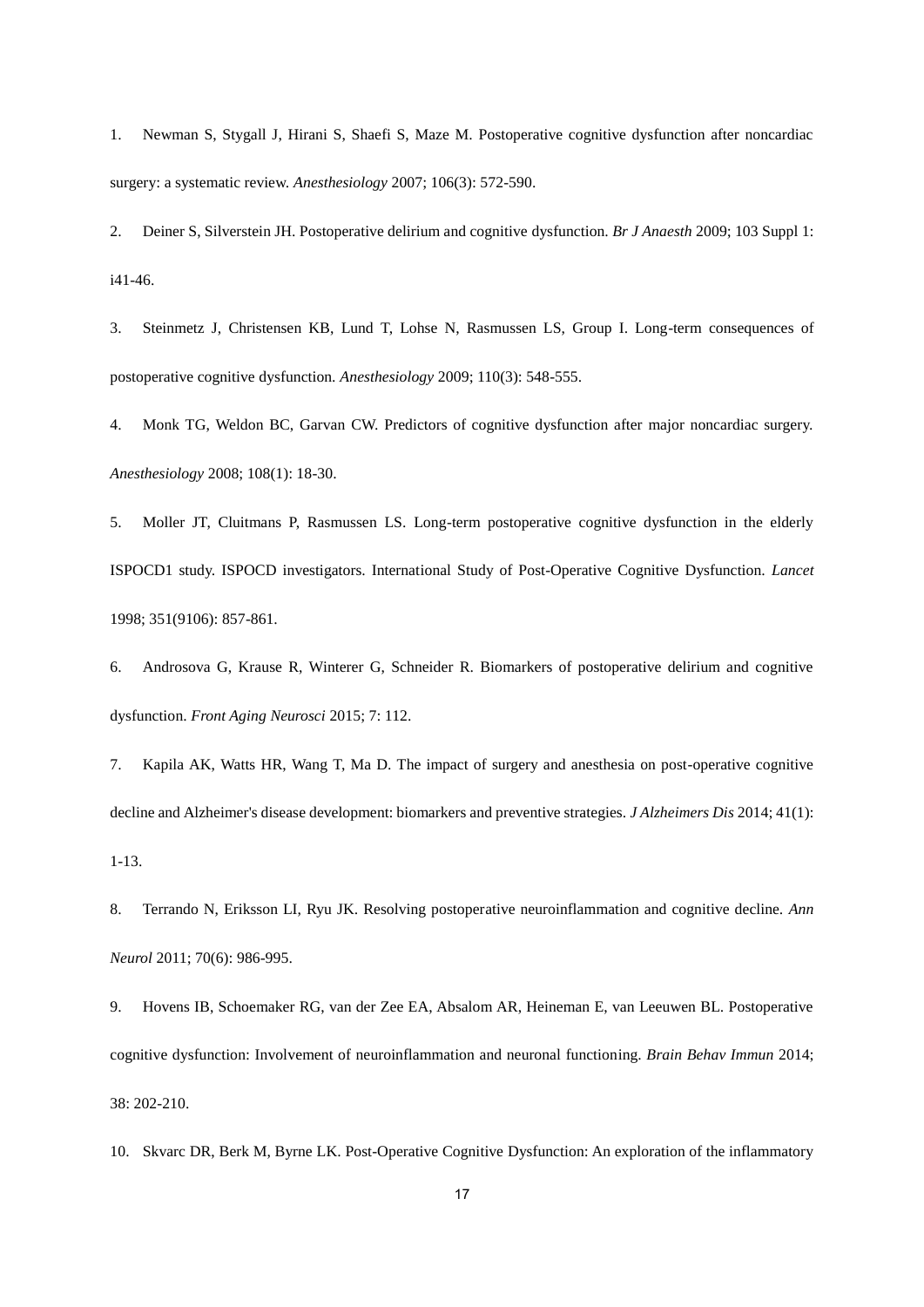hypothesis and novel therapies. *Neurosci Biobehav Rev* 2017; 84: 116-133.

<span id="page-18-0"></span>11. Terrando N, Brzezinski M, Degos V. Perioperative cognitive decline in the aging population. *Mayo Clin Proc* 2011; 86(9): 885-893.

<span id="page-18-1"></span>12. Wan Y, Xu J, Ma D, Zeng Y, Cibelli M, Maze M. Postoperative impairment of cognitive function in rats: a possible role for cytokine-mediated inflammation in the hippocampus. *Anesthesiology* 2007; 106(3): 436-443.

<span id="page-18-2"></span>13. Markovic T, Jakopin Z, Dolenc MS, Mlinaric-Rascan I. Structural features of subtype-selective EP receptor modulators. *Drug Discov Today* 2017; 22(1): 57-71.

<span id="page-18-3"></span>14. Rael E. Unraveling the complexity of leukotriene and prostaglandin inflammatory signaling. *J Allergy Clin Immunol* 2016; 137(1): 299-300.

<span id="page-18-4"></span>15. Engblom D, Ek M, Saha S, Ericsson-Dahlstrand A, Jakobsson PJ, Blomqvist A. Prostaglandins as inflammatory messengers across the blood-brain barrier. *J Mol Med (Berl)* 2002; 80(1): 5-15.

<span id="page-18-7"></span>16. Ek M, Engblom D, Saha S, Blomqvist A, Jakobsson PJ, Ericsson-Dahlstrand A. Inflammatory response: pathway across the blood-brain barrier. *Nature* 2001; 410(6827): 430-431.

17. Quan N. Immune-to-brain signaling: how important are the blood-brain barrier-independent pathways? *Mol Neurobiol* 2008; 37(2-3): 142-152.

<span id="page-18-5"></span>18. Yirmiya R, Goshen I. Immune modulation of learning, memory, neural plasticity and neurogenesis. *Brain Behav Immun* 2011; 25(2): 181-213.

19. Furuyashiki T, Narumiya S. Stress responses: the contribution of prostaglandin E(2) and its receptors. *Nat Rev Endocrinol* 2011; 7(3): 163-175.

<span id="page-18-8"></span>20. Hein AM, O'Banion MK. Neuroinflammation and memory: the role of prostaglandins. *Mol Neurobiol* 2009; 40(1): 15-32.

<span id="page-18-6"></span>21. Kamer AR, Galoyan SM, Haile M. Meloxicam improves object recognition memory and modulates glial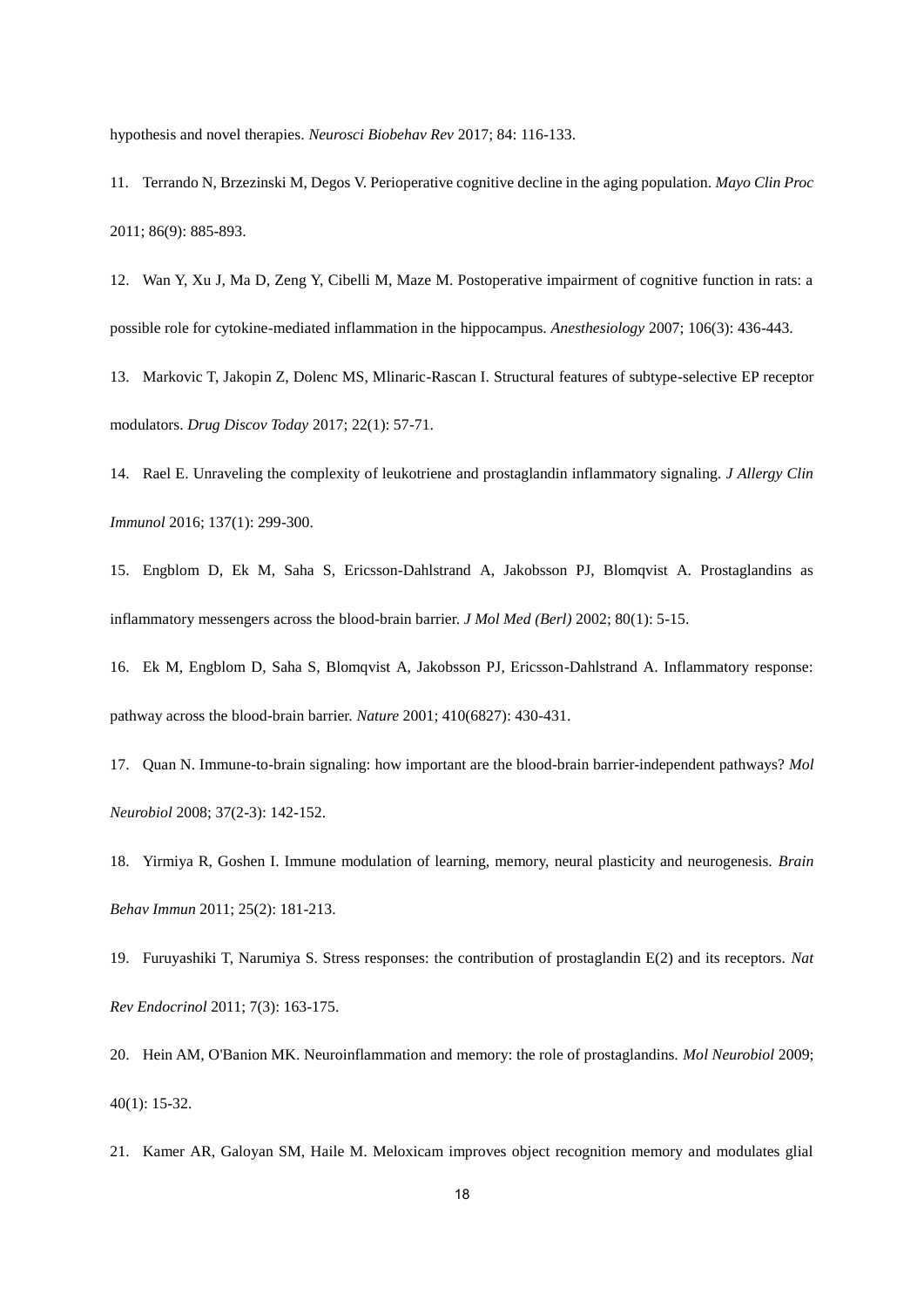activation after splenectomy in mice. *Eur J Anaesthesiol* 2012; 29(7): 332-337.

<span id="page-19-0"></span>22. Peng M, Wang YL, Wang FF, Chen C, Wang CY. The cyclooxygenase-2 inhibitor parecoxib inhibits surgeryinduced proinflammatory cytokine expression in the hippocampus in aged rats. *J Surg Res* 2012; 178(1): e1-8.

<span id="page-19-2"></span><span id="page-19-1"></span>23. Buvanendran A, Kroin JS, Berger RA. Upregulation of prostaglandin E2 and interleukins in the central nervous system and peripheral tissue during and after surgery in humans. *Anesthesiology* 2006; 104(3): 403-410. 24. Zhu YZ, Yao R, Zhang Z, Xu H, Wang LW. Parecoxib prevents early postoperative cognitive dysfunction in elderly patients undergoing total knee arthroplasty: A double-blind, randomized clinical consort study. *Medicine (Baltimore)* 2016; 95(28): e4082.

<span id="page-19-3"></span>25. Breyer RM, Bagdassarian CK, Myers SA, Breyer MD. Prostanoid receptors: subtypes and signaling. *Annu Rev Pharmacol Toxicol* 2001; 41: 661-690.

<span id="page-19-4"></span>26. Barrientos RM, Hein AM, Frank MG, Watkins LR, Maier SF. Intracisternal interleukin-1 receptor antagonist prevents postoperative cognitive decline and neuroinflammatory response in aged rats. *J Neurosci* 2012; 32(42): 14641-14648.

<span id="page-19-7"></span>27. Qiu LL, Luo D, Zhang H. Nox-2-Mediated Phenotype Loss of Hippocampal Parvalbumin Interneurons Might Contribute to Postoperative Cognitive Decline in Aging Mice. *Front Aging Neurosci* 2016; 8: 234.

<span id="page-19-8"></span>28. Qiu LL, Ji MH, Zhang H. NADPH oxidase 2-derived reactive oxygen species in the hippocampus might contribute to microglial activation in postoperative cognitive dysfunction in aged mice. *Brain Behav Immun* 2016; 51: 109-118.

<span id="page-19-5"></span>29. Wang XD, Su YA, Wagner KV. Nectin-3 links CRHR1 signaling to stress-induced memory deficits and spine loss. *Nat Neurosci* 2013; 16(6): 706-713.

<span id="page-19-6"></span>30. Zhang ZH, Yu Y, Wei SG, Nakamura Y, Nakamura K, Felder RB. EP(3) receptors mediate PGE(2)-induced hypothalamic paraventricular nucleus excitation and sympathetic activation. *Am J Physiol Heart Circ Physiol* 2011;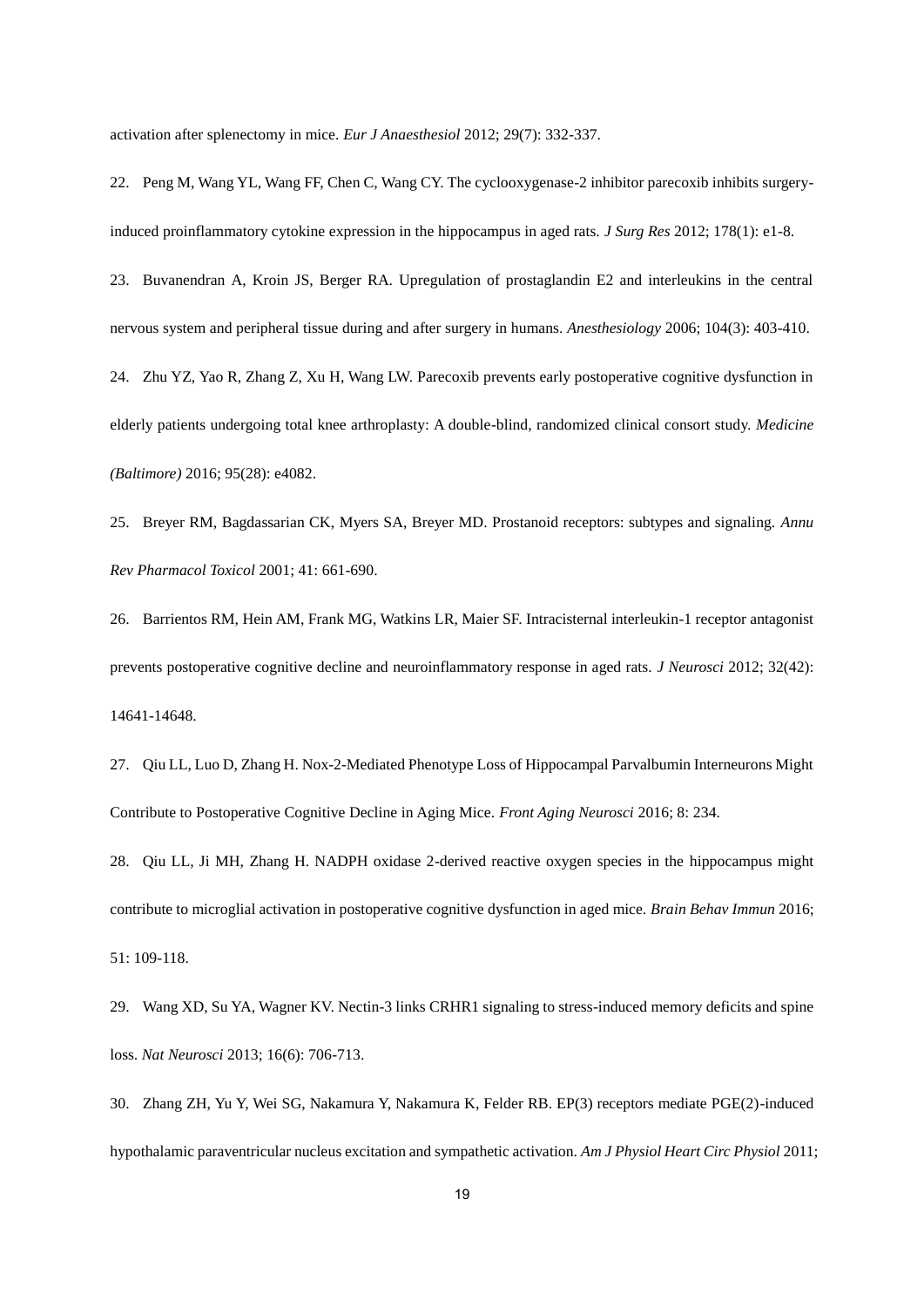301(4): H1559-1569.

<span id="page-20-0"></span>31. Wang DS, Zurek AA, Lecker I. Memory deficits induced by inflammation are regulated by alpha5-subunitcontaining GABAA receptors. *Cell Rep* 2012; 2(3): 488-496.

<span id="page-20-1"></span>32. Maren S, Quirk GJ. Neuronal signalling of fear memory. *Nat Rev Neurosci* 2004; 5(11): 844-852.

<span id="page-20-2"></span>33. Fanselow MS, Poulos AM. The neuroscience of mammalian associative learning. *Annu Rev Psychol* 2005; 56: 207-234.

<span id="page-20-3"></span>34. Shepherd JD, Bear MF. New views of Arc, a master regulator of synaptic plasticity. *Nat Neurosci* 2011; 14(3): 279-284.

35. Hall J, Thomas KL, Everitt BJ. Rapid and selective induction of BDNF expression in the hippocampus during contextual learning. *Nat Neurosci* 2000; 3(6): 533-535.

36. Viola H, Furman M, Izquierdo LA. Phosphorylated cAMP response element-binding protein as a molecular marker of memory processing in rat hippocampus: effect of novelty. *J Neurosci* 2000; 20(23): RC112.

<span id="page-20-4"></span>37. Lee SH, Choi JH, Lee N. Synaptic protein degradation underlies destabilization of retrieved fear memory. *Science* 2008; 319(5867): 1253-1256.

<span id="page-20-5"></span>38. Seidenbecher T, Laxmi TR, Stork O, Pape HC. Amygdalar and hippocampal theta rhythm synchronization during fear memory retrieval. *Science* 2003; 301(5634): 846-850.

<span id="page-20-6"></span>39. Hudetz JA, Iqbal Z, Gandhi SD. Postoperative cognitive dysfunction in older patients with a history of alcohol abuse. *Anesthesiology* 2007; 106(3): 423-430.

<span id="page-20-7"></span>40. Fidalgo AR. Experimental insights into age-exacerbated cognitive dysfunction after peripheral surgery. *Aging Cell* 2013; 12(3): 523-524.

<span id="page-20-8"></span>41. Poon DC, Ho YS, Chiu K, Wong HL, Chang RC. Sickness: From the focus on cytokines, prostaglandins, and complement factors to the perspectives of neurons. *Neurosci Biobehav Rev* 2015; 57: 30-45.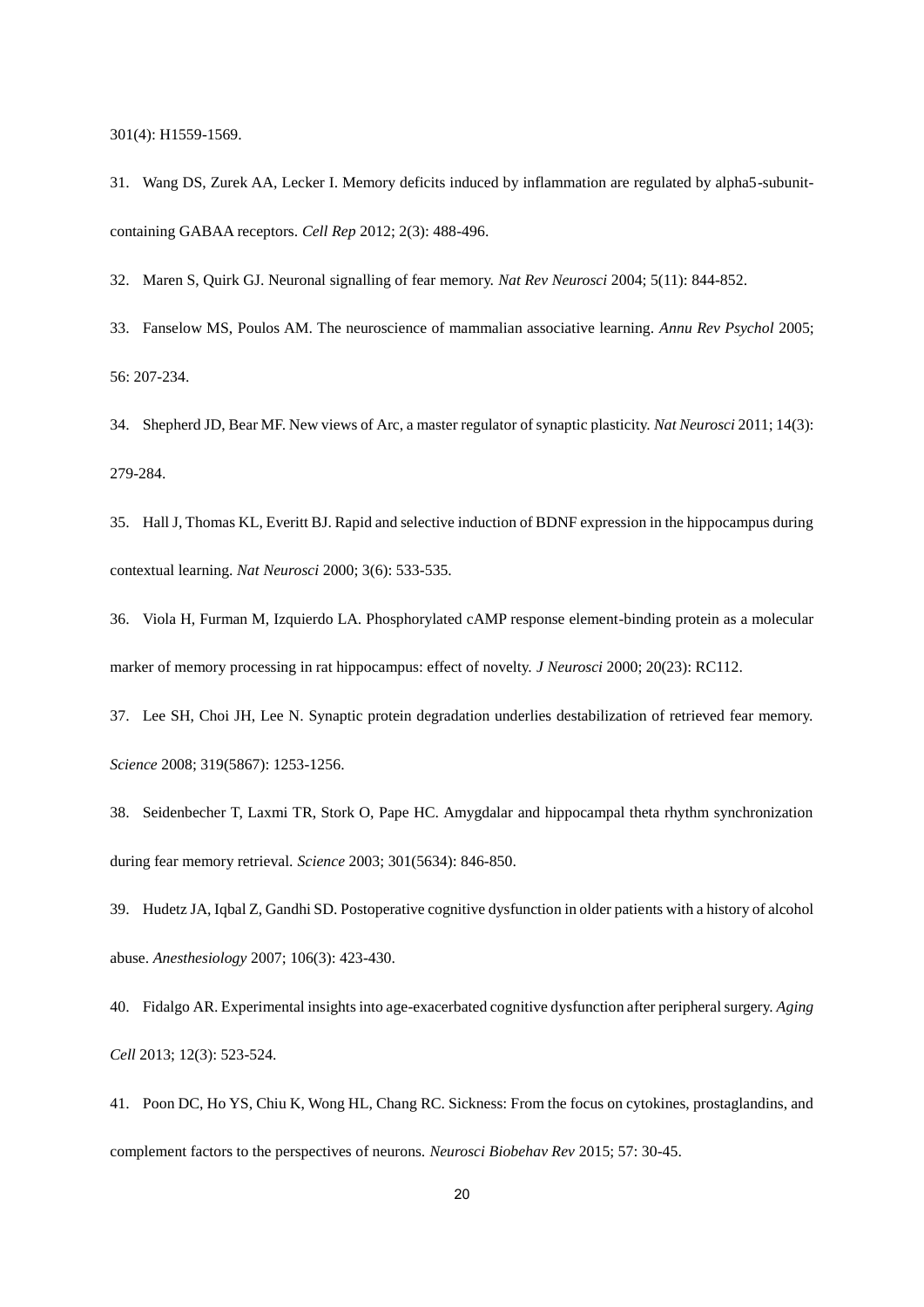<span id="page-21-0"></span>42. Kotilinek LA, Westerman MA, Wang Q. Cyclooxygenase-2 inhibition improves amyloid-beta-mediated suppression of memory and synaptic plasticity. *Brain* 2008; 131(Pt 3): 651-664.

<span id="page-21-1"></span>43. Ganesh T. Prostanoid receptor EP2 as a therapeutic target. *J Med Chem* 2014; 57(11): 4454-4465.

<span id="page-21-2"></span>44. Zhu P, Genc A, Zhang X, Zhang J, Bazan NG, Chen C. Heterogeneous expression and regulation of hippocampal prostaglandin E2 receptors. *J Neurosci Res* 2005; 81(6): 817-826.

<span id="page-21-3"></span>45. Nakamura K, Kaneko T, Yamashita Y, Hasegawa H, Katoh H, Negishi M. Immunohistochemical localization of prostaglandin EP3 receptor in the rat nervous system. *J Comp Neurol* 2000; 421(4): 543-569.

<span id="page-21-4"></span>46. Sang N, Chen C. Lipid signaling and synaptic plasticity. *Neuroscientist* 2006; 12(5): 425-434.

<span id="page-21-5"></span>47. Leclerc JL, Lampert AS, Diller MA, Dore S. PGE2-EP3 signaling exacerbates intracerebral hemorrhage outcomes in 24-mo-old mice. *Am J Physiol Heart Circ Physiol* 2016; 310(11): H1725-1734.

48. Han X, Lan X, Li Q. Inhibition of prostaglandin E2 receptor EP3 mitigates thrombin-induced brain injury. *J Cereb Blood Flow Metab* 2016; 36(6): 1059-1074.

49. Shi J, Wang Q, Johansson JU. Inflammatory prostaglandin E2 signaling in a mouse model of Alzheimer disease. *Ann Neurol* 2012; 72(5): 788-798.

<span id="page-21-6"></span>50. Hein AM, Stutzman DL, Bland ST. Prostaglandins are necessary and sufficient to induce contextual fear learning impairments after interleukin-1 beta injections into the dorsal hippocampus. *Neuroscience* 2007; 150(4): 754-763.

<span id="page-21-7"></span>51. Alberi L, Liu S, Wang Y. Activity-induced Notch signaling in neurons requires Arc/Arg3.1 and is essential for synaptic plasticity in hippocampal networks. *Neuron* 2011; 69(3): 437-444.

52. Mamiya N, Fukushima H, Suzuki A. Brain region-specific gene expression activation required for reconsolidation and extinction of contextual fear memory. *J Neurosci* 2009; 29(2): 402-413.

53. Pittenger C, Huang YY, Paletzki RF. Reversible inhibition of CREB/ATF transcription factors in region CA1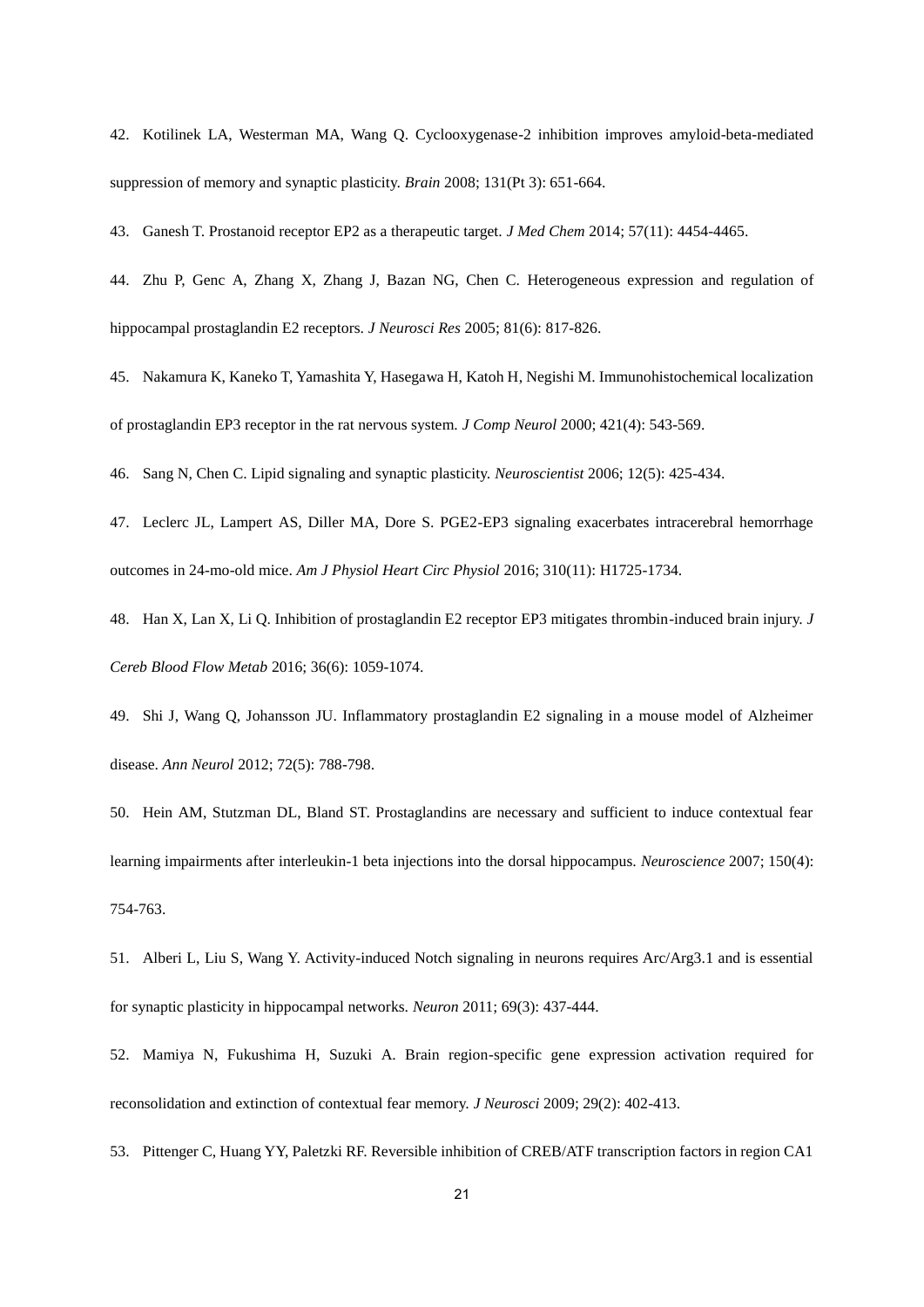of the dorsal hippocampus disrupts hippocampus-dependent spatial memory. *Neuron* 2002; 34(3): 447-462.

<span id="page-22-0"></span>54. Maingret V, Barthet G, Deforges S, Jiang N, Mulle C, Amedee T. PGE2-EP3 signaling pathway impairs hippocampal presynaptic long-term plasticity in a mouse model of Alzheimer's disease. *Neurobiol Aging* 2017; 50: 13-24.

<span id="page-22-1"></span>55. Akaneya Y, Tsumoto T. Bidirectional trafficking of prostaglandin E2 receptors involved in long-term potentiation in visual cortex. *J Neurosci* 2006; 26(40): 10209-10221.

<span id="page-22-2"></span>56. Hovens IB, Schoemaker RG, van der Zee EA, Heineman E, Izaks GJ, van Leeuwen BL. Thinking through postoperative cognitive dysfunction: How to bridge the gap between clinical and pre-clinical perspectives. *Brain Behav Immun* 2012; 26(7): 1169-1179.

<span id="page-22-3"></span>57. Yang X, Yao C, Tian T. A novel mechanism of memory loss in Alzheimer's disease mice via the degeneration of entorhinal-CA1 synapses. *Mol Psychiatry* 2016.

58. Yang Y, Wang ZH, Jin S. Opposite monosynaptic scaling of BLP-vCA1 inputs governs hopefulness- and helplessness-modulated spatial learning and memory. *Nat Commun* 2016; 7: 11935.

59. Lisman JE, Pi HJ, Zhang Y, Otmakhova NA. A thalamo-hippocampal-ventral tegmental area loop may produce the positive feedback that underlies the psychotic break in schizophrenia. *Biol Psychiatry* 2010; 68(1): 17-24.

<span id="page-22-4"></span>60. Adamantidis A, Arber S, Bains JS. Optogenetics: 10 years after ChR2 in neurons--views from the community. *Nat Neurosci* 2015; 18(9): 1202-1212.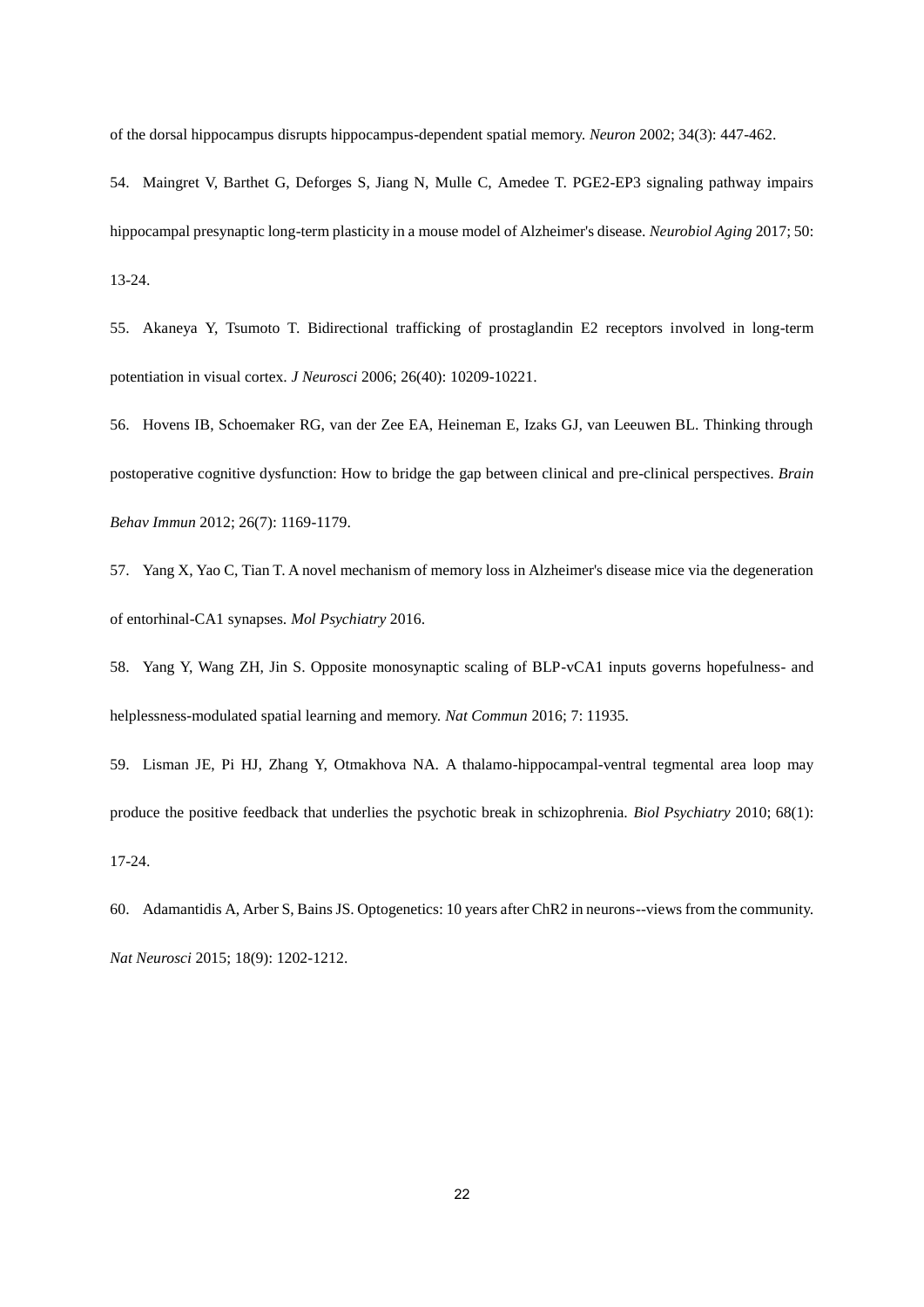Figure legend:

**Figure 1.** Laparotomy induced impairment of contextual fear memory and alterations of hippocampal PGE2 concentration and EP1-4 mRNA Levels. (**A-C**) In the open field test, sham and laparotomy mice had similar path length, velocity and percent of time spent in the center of the field. Representative exploration traces are presented.  $(n = 10)(D-E)$  There were no significant differences in pre-tone and tone freezing time in the auditory-cued fear conditioning test between two groups. When exposed to context, mice undergoing laparotomy demonstrated a significant reduction of freezing time compared with sham mice. (n=10)(**F**) Laparotomy induced a marked up-regulation of PGE2 expression at 6h, 1d, and 7d post-surgery, measured by ELISA. (n=3) (**G-J**)Quantitative real-time PCR results showed that laparotomy induced prolonged elevation of EP3 mRNA levels at 6h ,1d and 7d, but not EP1 and EP4. EP2 mRNA levels only increased at 6h after surgery but not at 1d and 7d.(n=3)Data presented as mean  $\pm$ SEM. \*\*P < 0.01.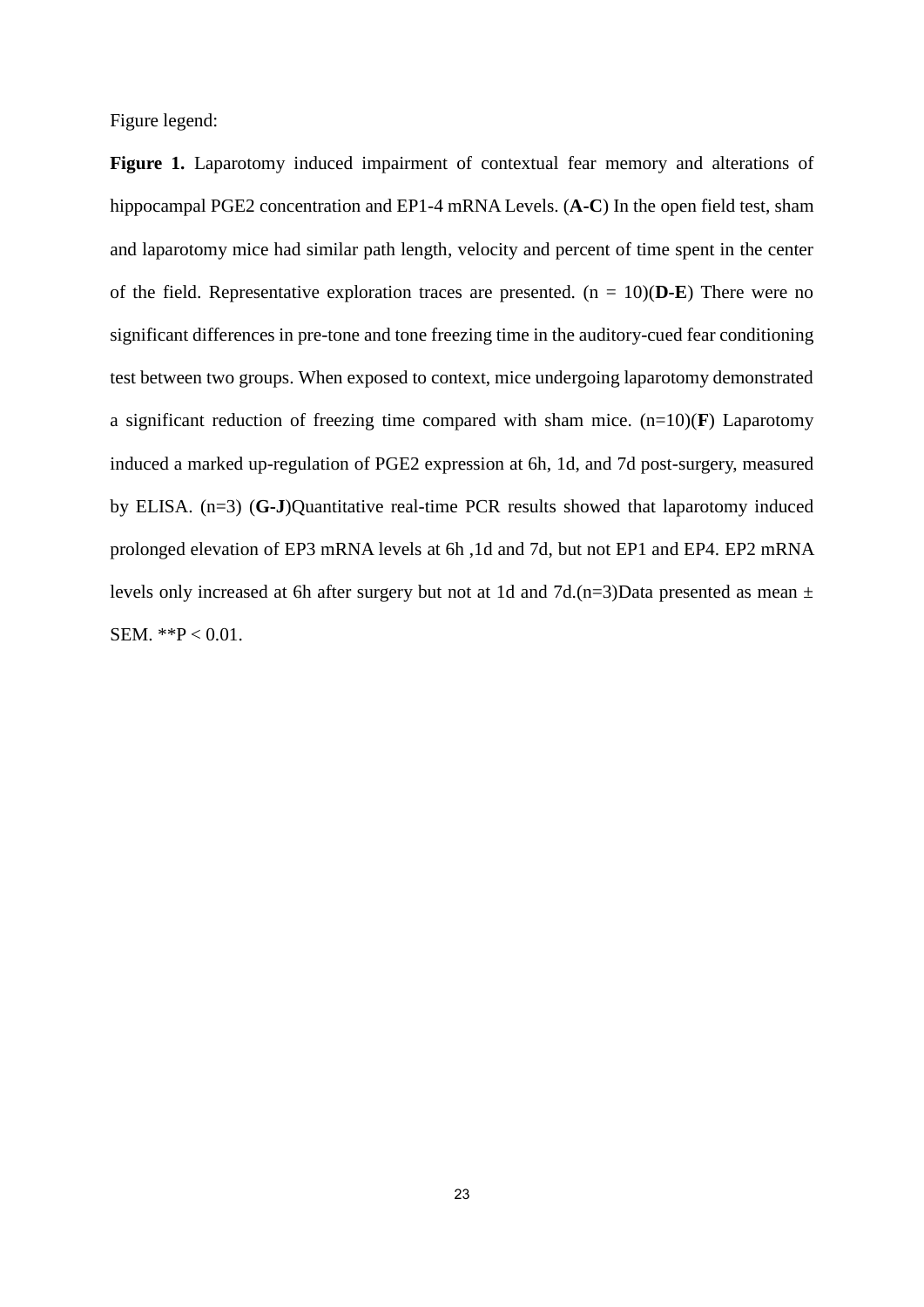Figure 2. Protein levels of EP1-4 in the hippocampus of post-surgery mice and cellular localization of EP3 expression. (**A-D**)Western blot analysis demonstrated that laparotomy exclusively elevated hippocampal EP3 receptors expression at 7d post-surgery, but not EP1, EP2 EP3.  $(n=3)(E)$  Immunofluorescence double staining showed that anti-EP3 receptor staining co-localized with the neuron marker NeuN (**i-l**), but not astrocyte marker GFAP(**a-d**), nor microglia marker Iba-1 (**e-h**)in the CA1 of the hippocampus 7d after laparotomy. Nuclei were stained with DAPI. (Scale bars:50μm)

Data presented as mean  $\pm$  SEM. \*\*P < 0.01.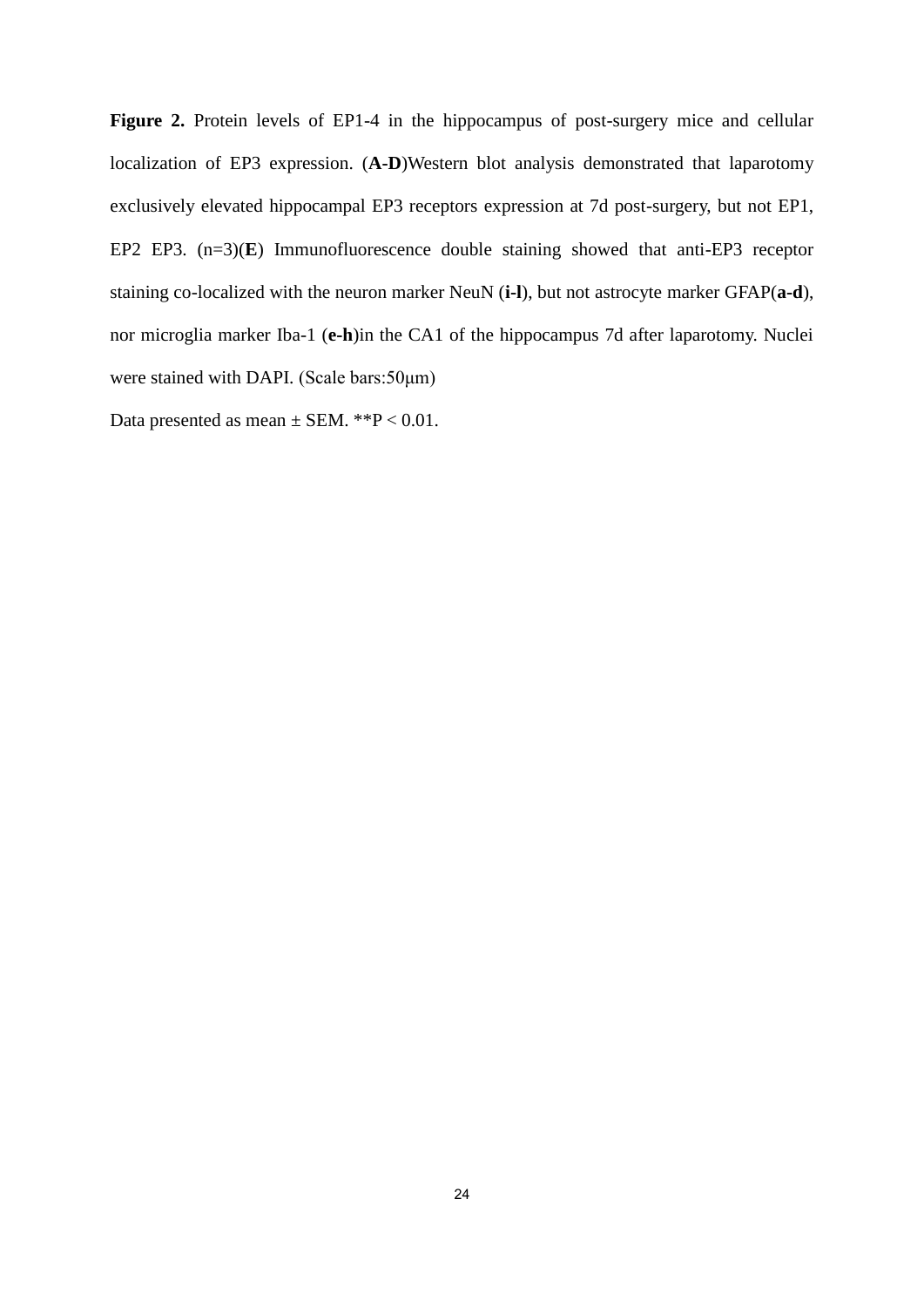**Figure 3.** Pharmacological blocking EP3 receptor by L798,106 improvedcontextual fear memory in mice after laparotomy.(**A-C**) In the open field test, no significant differences were found in path length, velocity, and the percent of time spent in the center of the field, among four groups. Representative exploration traces are presented. (n=10)(**D-E**) In the auditory-cued fear conditioning test, there were no significant differences in pre-tone and tone freezing time among four groups. In the contextual fear conditioning test, the decline in freezing time to context was completely blocked by the administration of L-798,106. (n=10)(**F**) The cannula position was examined by HE staining and needle track was located at the expected position. (Scale bars: 500μm) Data presented as mean±SEM. \*\*P<0.01.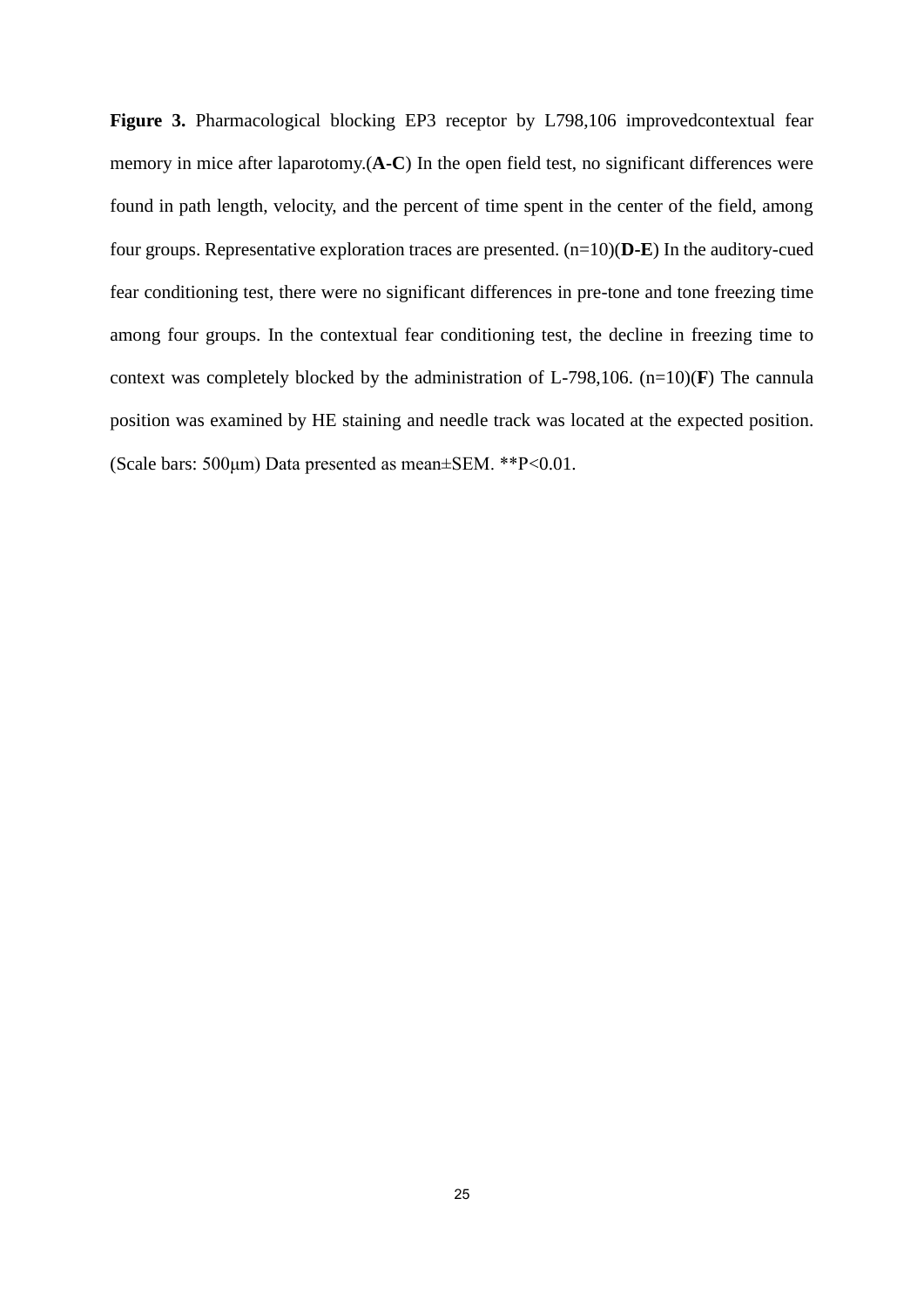**Figure 4.** Pharmacological blocking EP3 receptor by L798,106 rescued the expression of synaptic plasticity–related protein in mice hippocampus after laparotomy.(**A**) The visualization of protein bands of pCREB, CREB, Arc and BDNF.(**B-D**) Quantitative analysis showed that there was a marked reduction in pCREB Ser133, Arc and BDNF, in laparotomy + vehicle group, compared with sham + vehicle group, which were completely blocked by L-798,106.(n=3)Data presented as mean  $\pm$  SEM.  $^{*}P$  < 0.05,  $^{*}P$  < 0.01.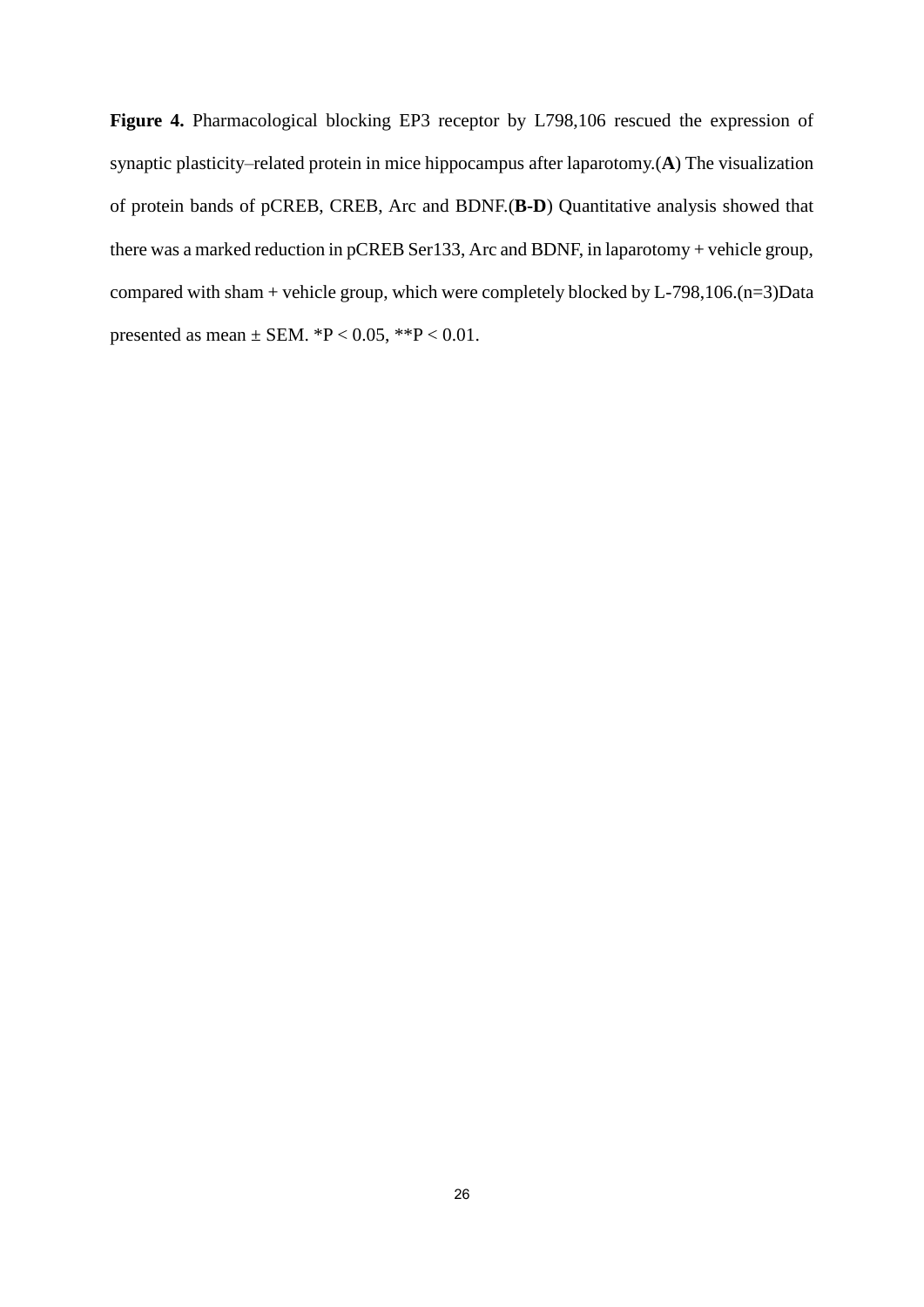**Figure 5.**Efficient and Specific knockdown expression of hippocampal EP3 protein based on a viral vector.(**A**) Bilateral in vivo microinjection of lentivirus into the CA1 region.(**B**) Schematic coronal sections from mice showed the extent of viral transfection, which was determined by enhanced green fluorescent protein (EGFP). The anteroposterior stereotaxic coordinates for the sections are shown (in mm). (Scale bars: 200μm)(**C-F**) Western blot analysis showed that the LV-shEP3 vector specifically reduced hippocampal EP3 levels; whereas the protein levels of other PGE2 receptor remained unchanged.  $(n=3)$ Data presented as mean  $\pm$  SEM. \*\*P < 0.01.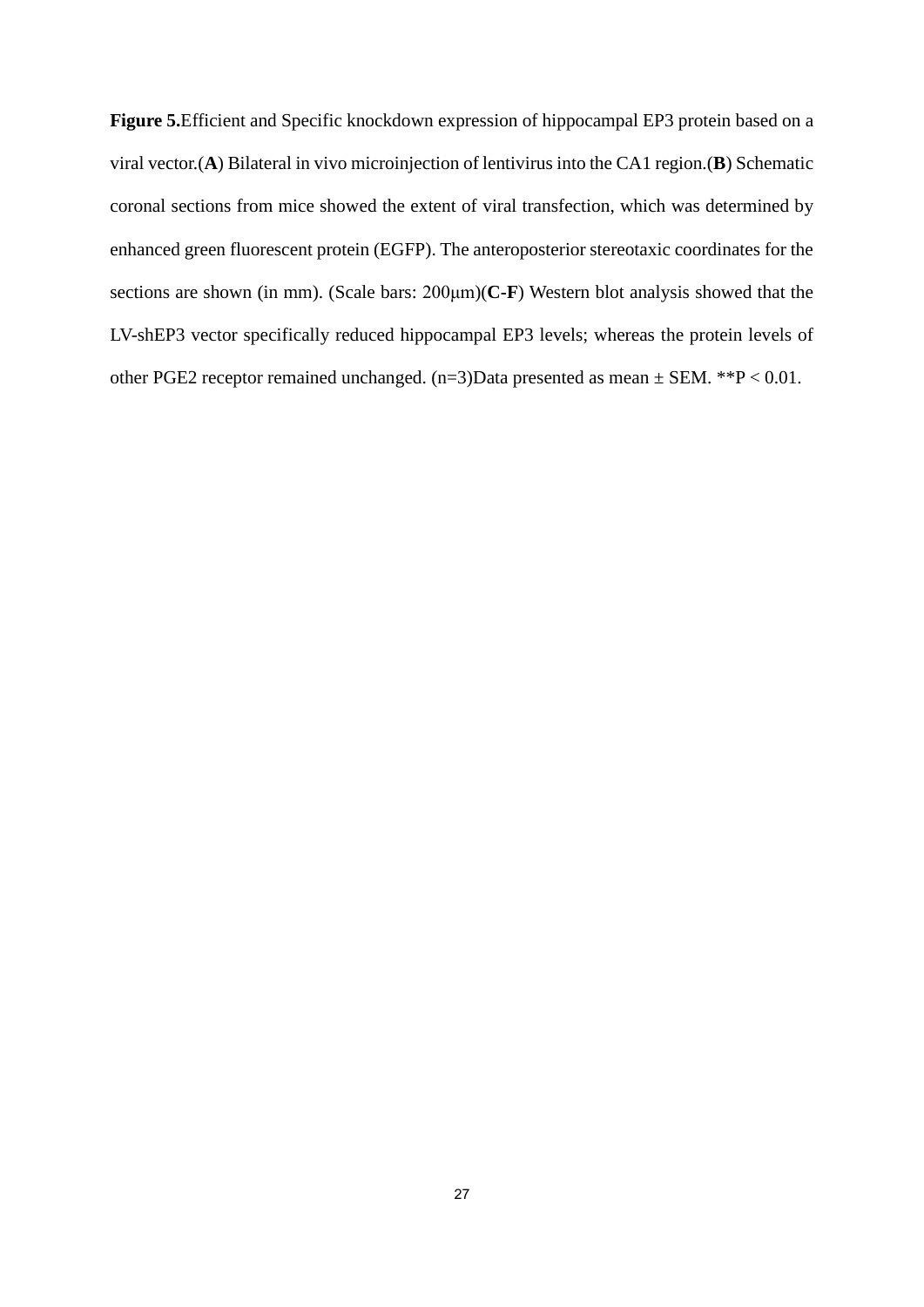**Figure 6.**Specific knockdown of EP3 receptors ameliorated the cognitive function in mice after laparotomy.(**A-C**) The open field test was comparable between the two group. Representative exploration traces are presented.  $(n = 10)(D-E)$  There were no significant differences in pretone and tone freezing time between the two groups. Contextual freezing time was significantly increased by knocking down of EP3 expression. (n=10)(**F**) The visualization of protein bands of pCREB, CREB, Arc and BDNF.(**G-I**) Quantitative analysis showed that hippocampal expression of pCREB, Arc and BDNF in LV-shEP3 injection mice was significantly higher than that in negative control lentivirus injection mice. $(n=3)$ Data presented as mean $\pm$ SEM. \*P < 0.05,  $*$  $P$  < 0.01.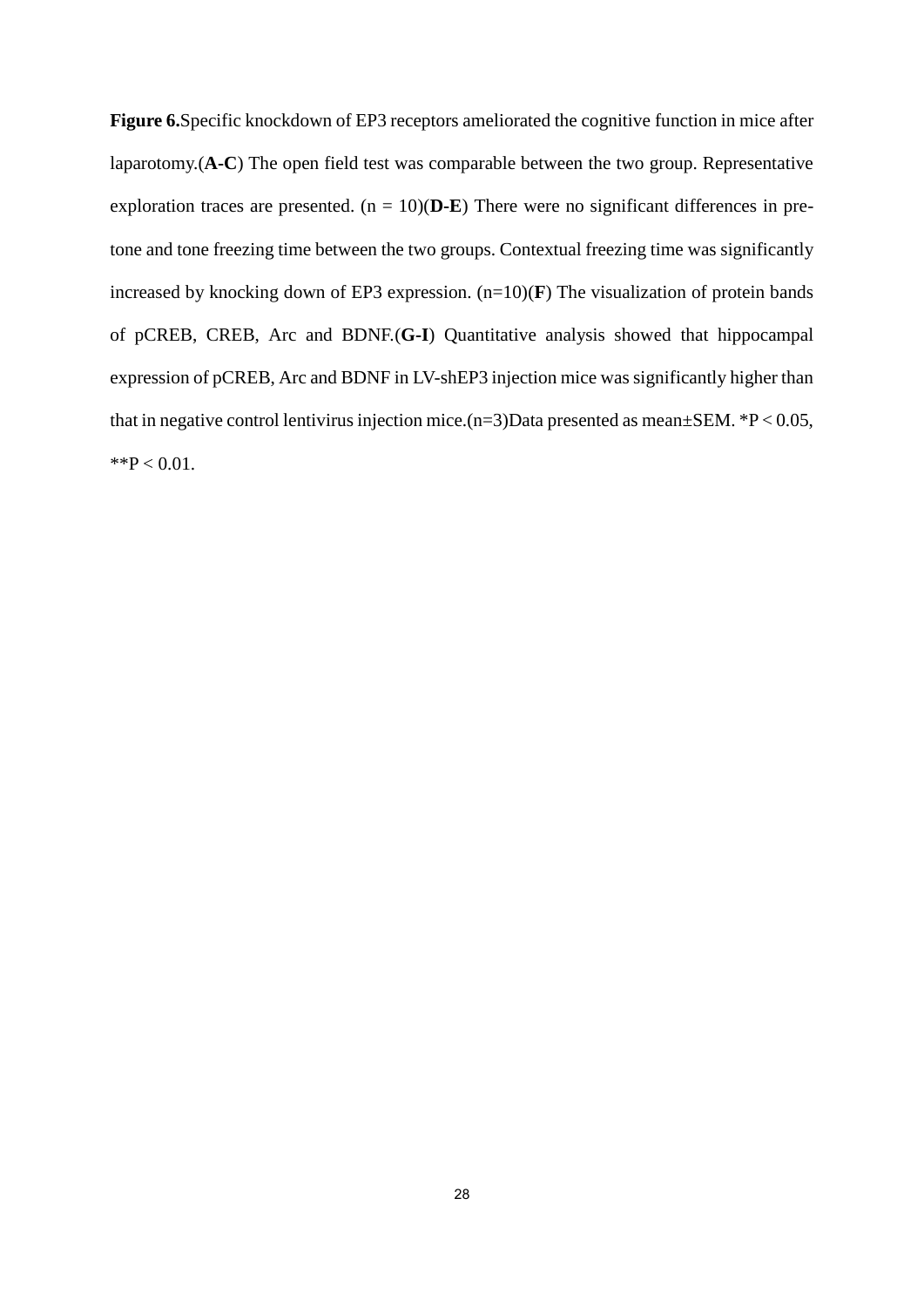## **Supplementary material:**

**Supplementary Figure 1.** Experimental procedure timeline.(A-C) Diagrammatic presentation of the experimental procedure.(D-F) Fear conditioning paradigm overview of conditioning, contextual test and auditory cued test.